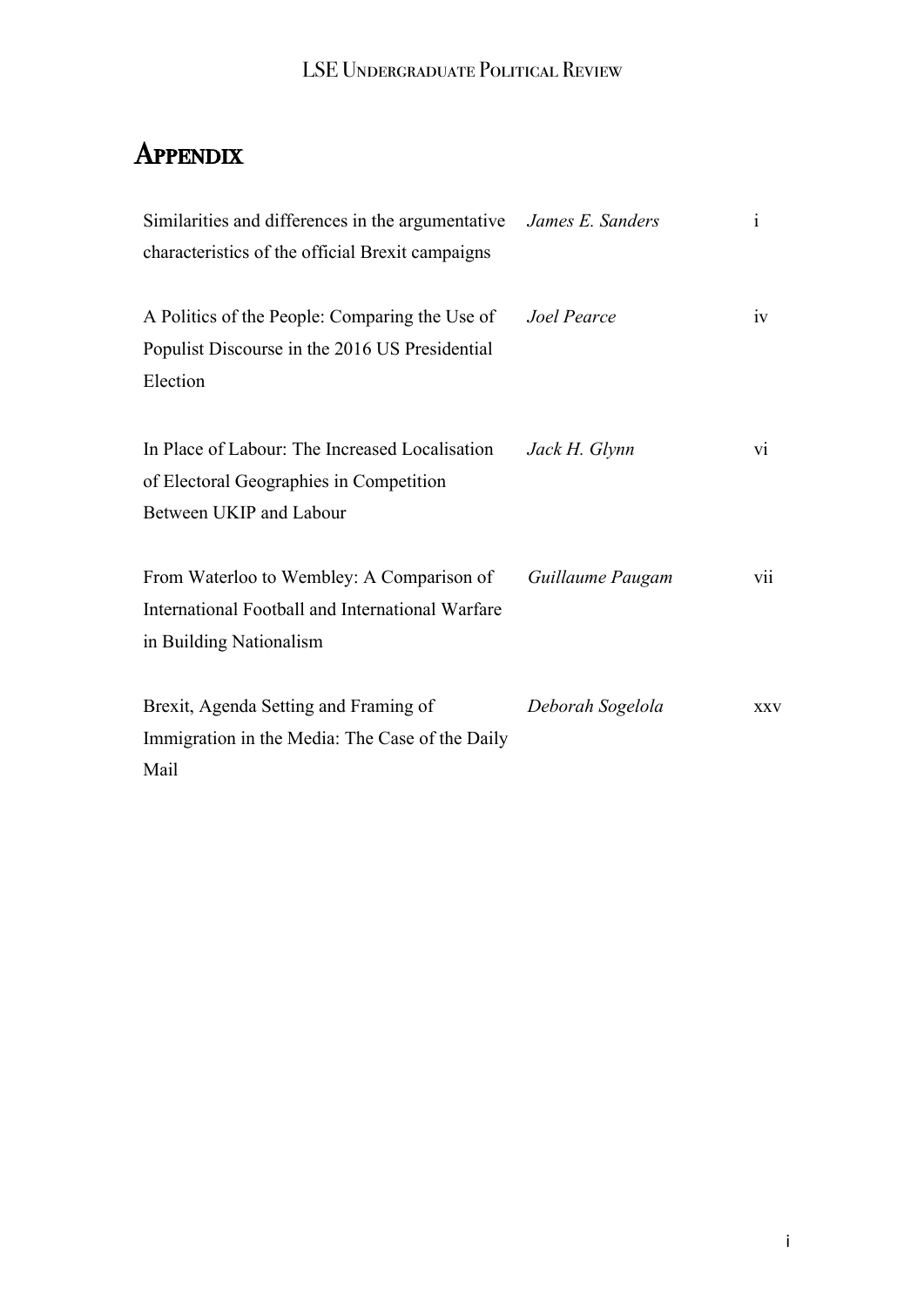## Similarities and differences in the argumentative characteristics of the official Brexit campaigns *James E. Sanders*

## **A Extended K Search**





ii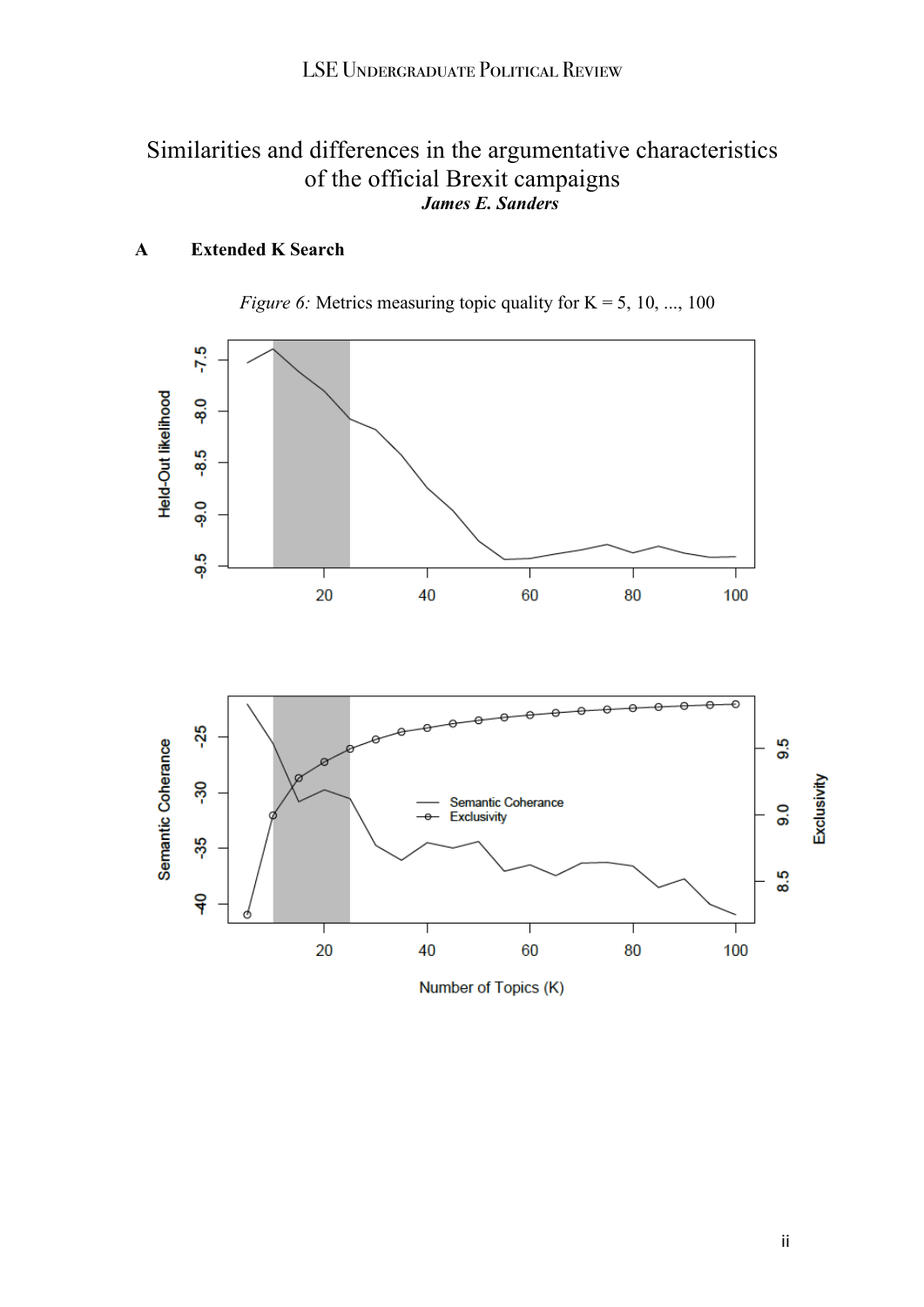| Topic#         | <b>Characteristic words by probability</b>                                                                                             |
|----------------|----------------------------------------------------------------------------------------------------------------------------------------|
| 1              | european countri court control govern peopl can vote trade said                                                                        |
| $\overline{2}$ | european deal court chang govern treati law vote new legal                                                                             |
| 3              | trade famili job busi mean price market left europ million                                                                             |
| 4              | gove vote say law britain minist prime european leav million                                                                           |
| 5              | farmer must make fine farm regul thing year british day                                                                                |
| 6              | countri vote make fundament reform want europ remain member peopl                                                                      |
| 7              | control can nhs vote take back european law peopl court                                                                                |
| 8              | busi market small trade singl remain export countri british benefit                                                                    |
| 9              | europ britain leav agreement market vote year free singl like                                                                          |
| 10             | union european right countri want leav social worker vote protect                                                                      |
| 11             | leav vote nhs billion money european can countri peopl say                                                                             |
| 12             | european union defenc govern control access polici secur common<br>commiss                                                             |
| 13             | world leav nato european can chang minist energi govern europ                                                                          |
| 14             | peopl thing think can britain europ come chang govern countri                                                                          |
| 15             | european leav arrest britain economi trade countri europ mean warrant                                                                  |
| 16             | vote school leav place countri control can take migrat european                                                                        |
| 17             | countri european now chang peopl remain year europ singl can                                                                           |
| 18             | said border leav duncan european back britain smith also com                                                                           |
| 19             | rule cost busi singl market power law regul like damag                                                                                 |
| 20             | immigr peopl control vote migrat year hous popul come polici                                                                           |
| 21             | trade agreement deal free negoti european commiss countri job leav                                                                     |
|                |                                                                                                                                        |
| Topic#         | <b>Characteristic words by FREX</b>                                                                                                    |
| 1              | forecast charter feel self court safe former crucial crimin refer                                                                      |
| $\overline{2}$ | treati legal promis bind deal court child bound might chang                                                                            |
| $\overline{3}$ | famili price job expert studi lower left fewer higher shop                                                                             |
| $\overline{4}$ | gove immedi measur interview prime motion event agenc justic council                                                                   |
| 5              | fine farmer farm payment cap defra hedg width wife mistak                                                                              |
| 6              | reform fundament possibl flaw buy other question leader issu fault                                                                     |
| 7              | nhs tax health control spend politician problem court hospit perman                                                                    |
| 8              | small busi firm export survey averag growth employe market barrier                                                                     |
| 9              | wto agreement credit gdp altern financi treasuri listen receipt stuart                                                                 |
| 10             | worker social integr currenc union eurozon fiscal protect toward pillar                                                                |
| 11             | nhs save billion stuart money popul effici rebat cash restor                                                                           |
| 12             | defenc turkish union object turkey common action acceler war procur                                                                    |
| 13             | nato gas energi electr resolv choos help fresh emiss freedom                                                                           |
| 14             |                                                                                                                                        |
| 15             | think lot thing obvious sort there big dont whitehal process<br>arrest warrant threat crimin export economi suspect climat lose terror |
| 16             | school place addit primari children migrat serbia albania gross futur                                                                  |
| 17             | sens cent argument french now liber cosmopolitan econom contrari told                                                                  |
| 18             | duncan smith german drop refus cabinet border arrest sun tori                                                                          |
| 19             | vat admit drug rule delay cancer cost damag energi legisl                                                                              |
| 20             | hous immigr net popul household migrat rent space local green                                                                          |

## **B Extended list of characteristic words**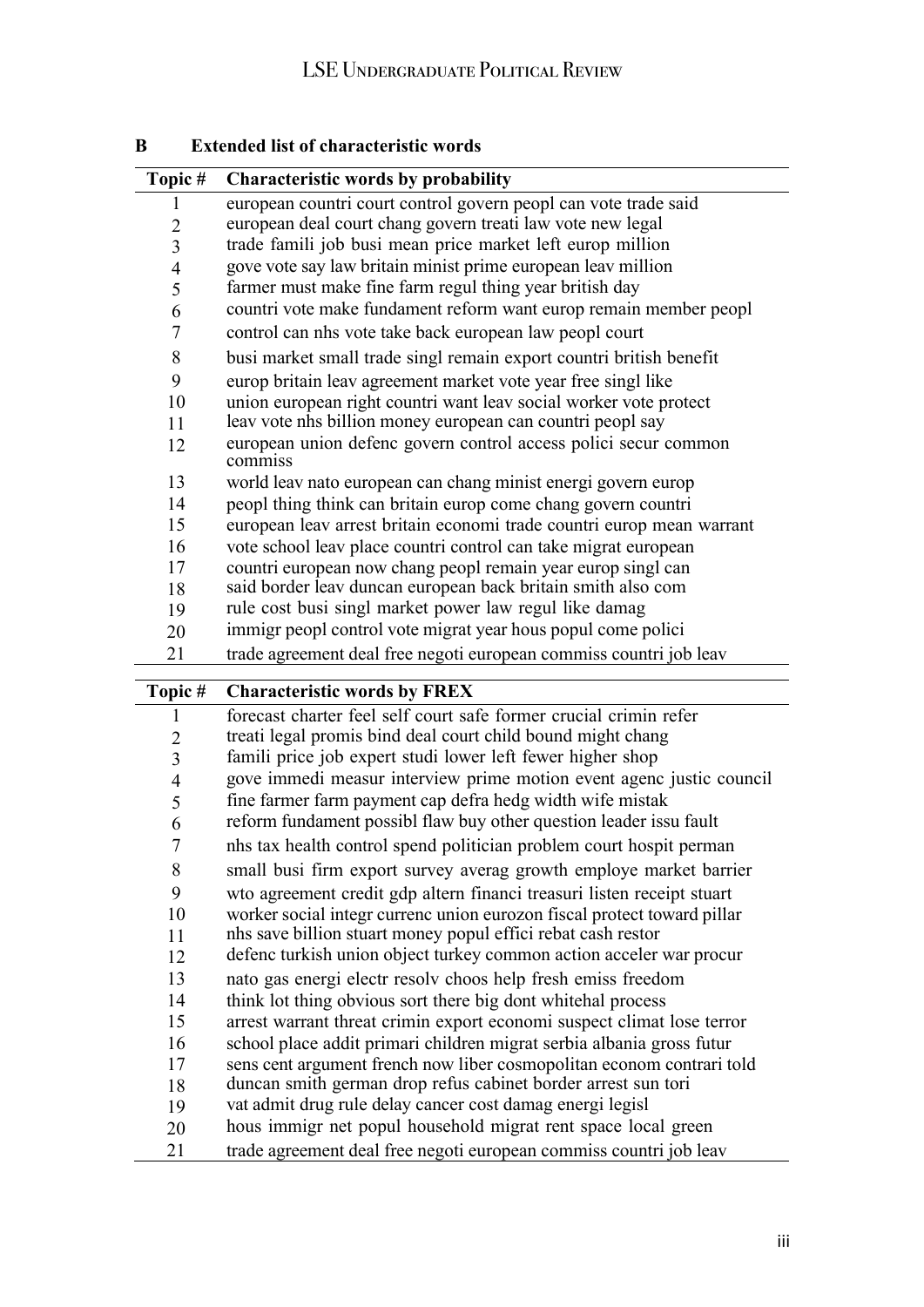## A Politics of the People: Comparing the Use of Populist Discourse in the 2016 US Presidential Election *Joel Pearce*

#### **A Figure 2**

*Figure 2:* Correspondence Analysis of Trump and Sanders' Combined Discourse



| $C1$ : US global position (trade and borders) – Trump         |                        | % Association | % Cumulative |
|---------------------------------------------------------------|------------------------|---------------|--------------|
| C2: Economic inequality and its effects – Sanders             | Factor 1 38.5          |               | 38.5         |
| C3: Campaign finance and the "political revolution" – Sanders | Factor $2 \times 25.1$ |               | 63.6         |
| $C4$ : Trump vs. opponents and the press – Trump              |                        |               |              |

C5: Campaign strength – Trump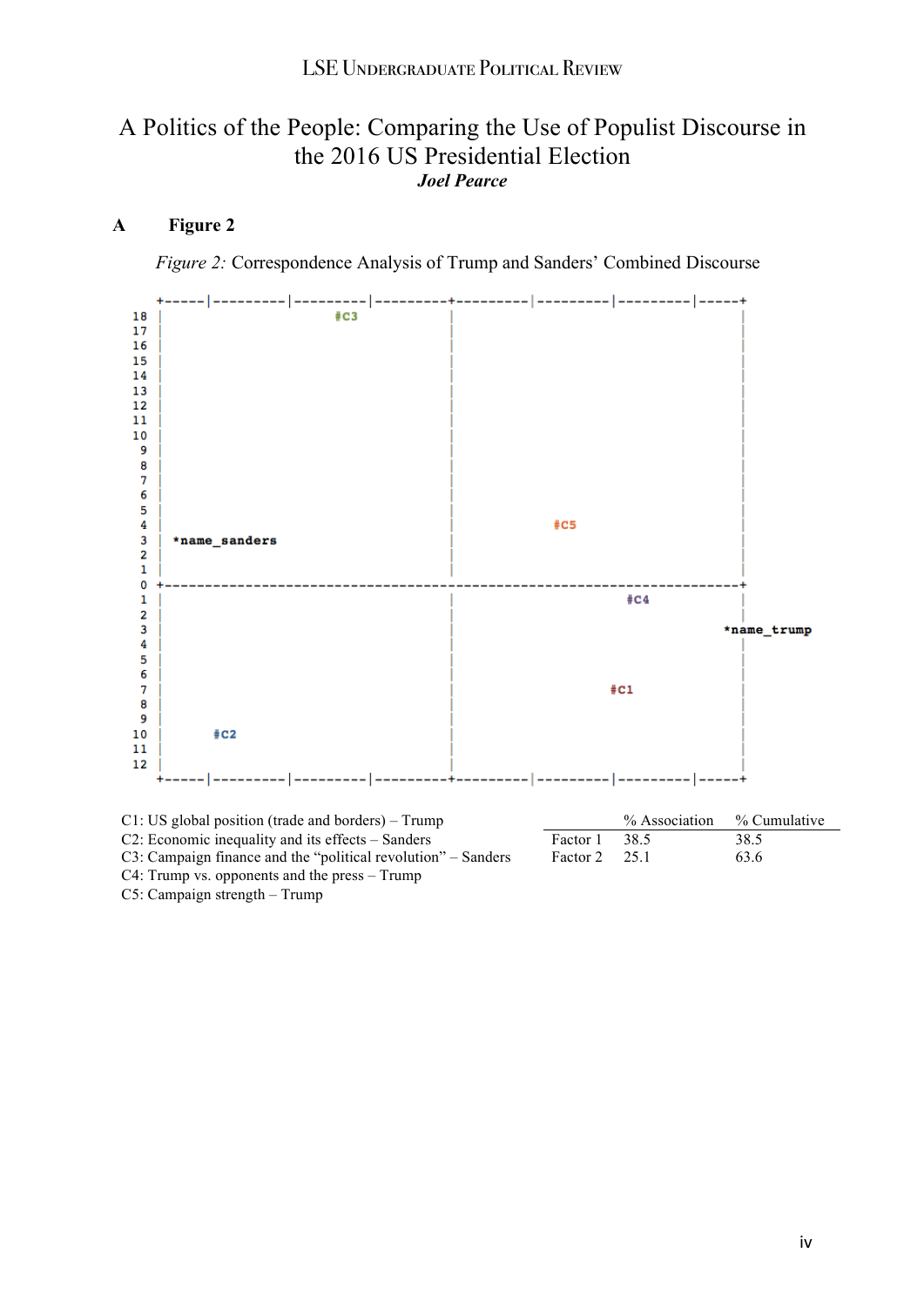#### **B Figure 4**



*Figure 4:* Correspondence Analysis of Trump's Overall Discourse

| T1: Political failures and threats        |                       | % Association | % Cumulative |
|-------------------------------------------|-----------------------|---------------|--------------|
| T2 US global position (trade and borders) | Factor $1 \quad 42.5$ |               | 42.5         |
| T3: Trump vs. opponents and the press     | Factor $2 \quad 33.0$ |               | 75.5         |
| T4: Campaign strength and supporters      |                       |               |              |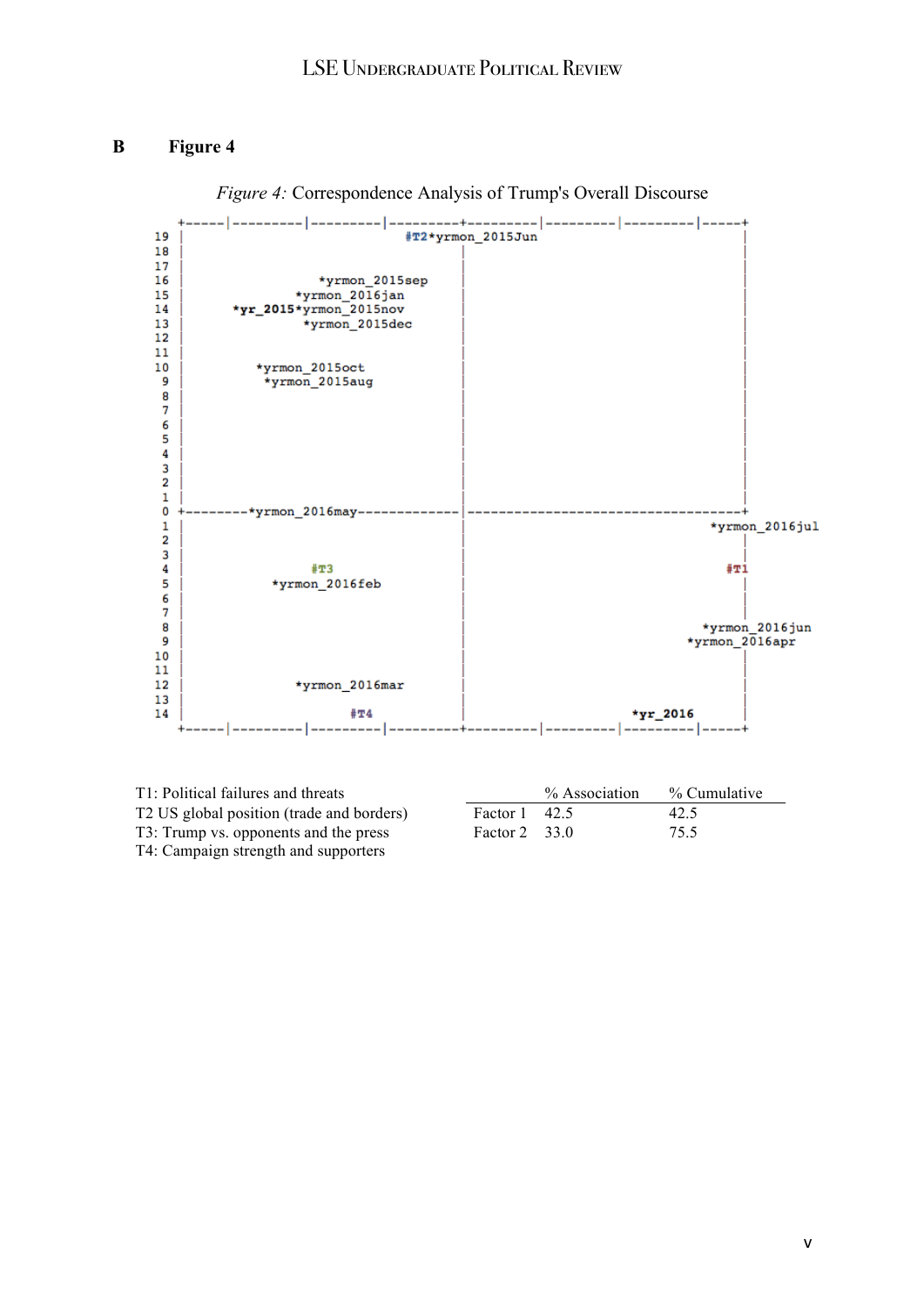## In Place of Labour: The Increased Localisation of Electoral Geographies in Competition Between UKIP and Labour *Jack H. Glynn*

## **A List of participants in interviews and their affiliations**

| Cllr. Paul Andrews          | Labour Councillor for Baguley ward (Manchester MBC)                                |
|-----------------------------|------------------------------------------------------------------------------------|
| Cllr. Maggi Clark           | Labour Councillor for Rother Vale ward (Rotherham MBC)                             |
| Cllr. Jane Corbett          | Labour Councillor for Everton ward (Liverpool MBC)                                 |
| Cllr. Wendy Cooksey         | Labour Councillor for Rotherham East ward (Rotherham MBC)                          |
| Cllr. Allen Cowles          | UKIP Councillor for Sitwell ward (Rotherham MBC)                                   |
| Cllr. Nick Crofts           | Labour Councillor for Knotty Ash ward (Liverpool MBC)                              |
| Cllr. Rob Elliot            | UKIP Councillor for Wingfield ward (Rotherham MBC)                                 |
| Cllr. Beatrice Fraenkel     | Labour Councillor for Kirkdale ward (Liverpool MBC)                                |
| Cllr. Roy Gladden           | Labour Councillor for County ward (Liverpool MBC)                                  |
| Cllr. Roz Gladden           | Lord Mayor of Liverpool and Labour Councillor for Clubmoor ward<br>(Liverpool MBC) |
| Cllr. Paul Hague            | UKIP Councillor for Rother Vale (Rotherham MBC)                                    |
| Cllr. Joseph Hanson         | Labour Councillor for Kirkdale ward (Liverpool MBC)                                |
| Adam Heatherington          | Former Chair of UKIP Liverpool                                                     |
| Cllr. Ian Jones             | Labour Councillor for Rotherham West ward (Rotherham MBC)                          |
| Cllr. Malcolm Kennedy       | Labour Councillor for Kirkdale ward (Liverpool MBC)                                |
| Cllr. Barry Kushner         | Labour Councillor for Norris Green ward (Liverpool MBC)                            |
| Cllr. Madeleine<br>Monaghan | Labour Councillor for Sharston ward (Manchester MBC)                               |
| Cllr. Nathan Murray         | Labour Councillor for Bryn ward (Wigan MBC)                                        |
| Cllr. Luke Raikes           | Labour Councillor for Baguley ward (Manchester MBC)                                |
| Cllr. Suzannah Reeves       | Labour Councillor for Old Moat ward (Manchester MBC)                               |
| Cllr. Peter Short           | <b>UKIP Councillor for Sitwell ward (Rotherham MBC)</b>                            |
| Cllr. Leon Tootle           | Labour Councillor for Speke-Garston ward (Liverpool MBC)                           |
| Cavin Vines                 | <b>Branch Secretary of UKIP Rotherham</b>                                          |
| Cllr. Chris Webb            | Labour Councillor for Northenden ward (Manchester MBC)                             |
| <b>Ben Williams</b>         | Liverpool Walton Constituency Labour Party Secretary                               |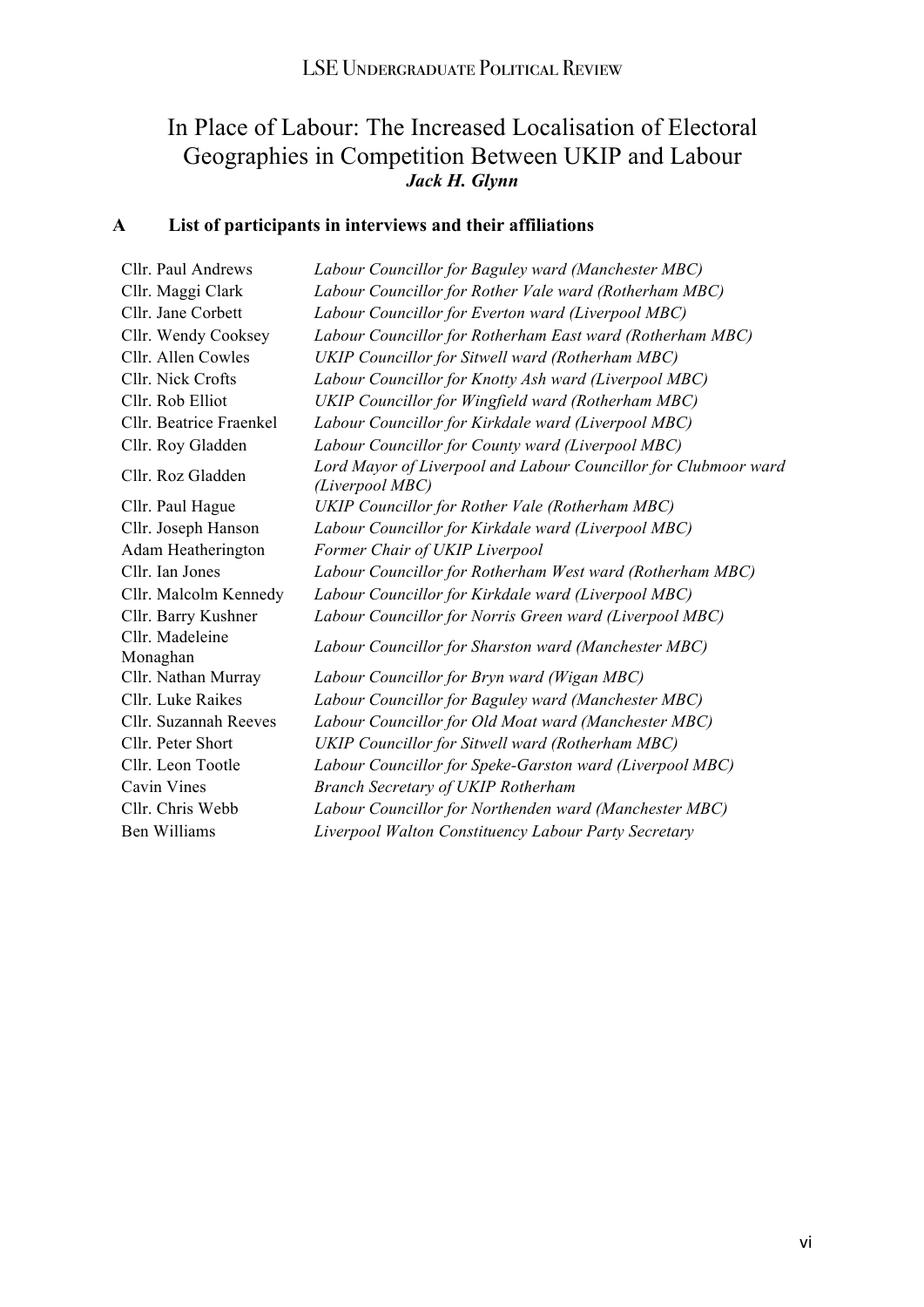## From Waterloo to Wembley: A Comparison of International Football and International Warfare in Building Nationalism *Guillaume Paugam*

#### **A**

#### **1. Questionnaire used with Portuguese people**

#### **Vous êtes:**

Une femme

Un homme

#### **Vous êtes:**

Né en France

Arrivé en France avant 6 ans

Arrivé en France pendant votre scolarité (précisez : primaire, collège, lycée)

Arrivé en France pour vos études supérieures

Arrivé en France à l'âge adulte pour travailler

## **Avez-vous suivi des études à l'université?**

Oui

Non

**Quel métier exercez-vous?**

#### **Comment définiriez-vous votre intégration en France:**

Parfaitement intégré

- Bien intégré
- Intégré

Mal intégré

Pas du tout intégré

#### **Sur l'échelle suivante, quelle est l'importance du Portugal et de la culture portugaise dans votre vie de tous les jours (musique, nourriture, langue)?**

 5 - Très importante: je parle plus souvent/autant portugais que français, la plupart de mes fréquentations sont d'origine portugaise

4 - Importante: elle est très présente à la maison notamment, un peu moins en dehors

 3 - Moyenne: elle est importante pour moi mais pas plus que la culture et les relations sociales du pays dans lequel je vis

 2 - Peu importante: j'y ai mes racines et de la famille, mais sa culture ne m'influence pas au quotidien, seulement occasionnellement

 1 - Pas du tout importante: la culture portugaise n'a aucun rôle dans ma vie de tous les jours

#### **Vous sentez-vous plus:**

Portugais

Français

Autant l'un que l'autre

#### **Quel est votre rapport au football?**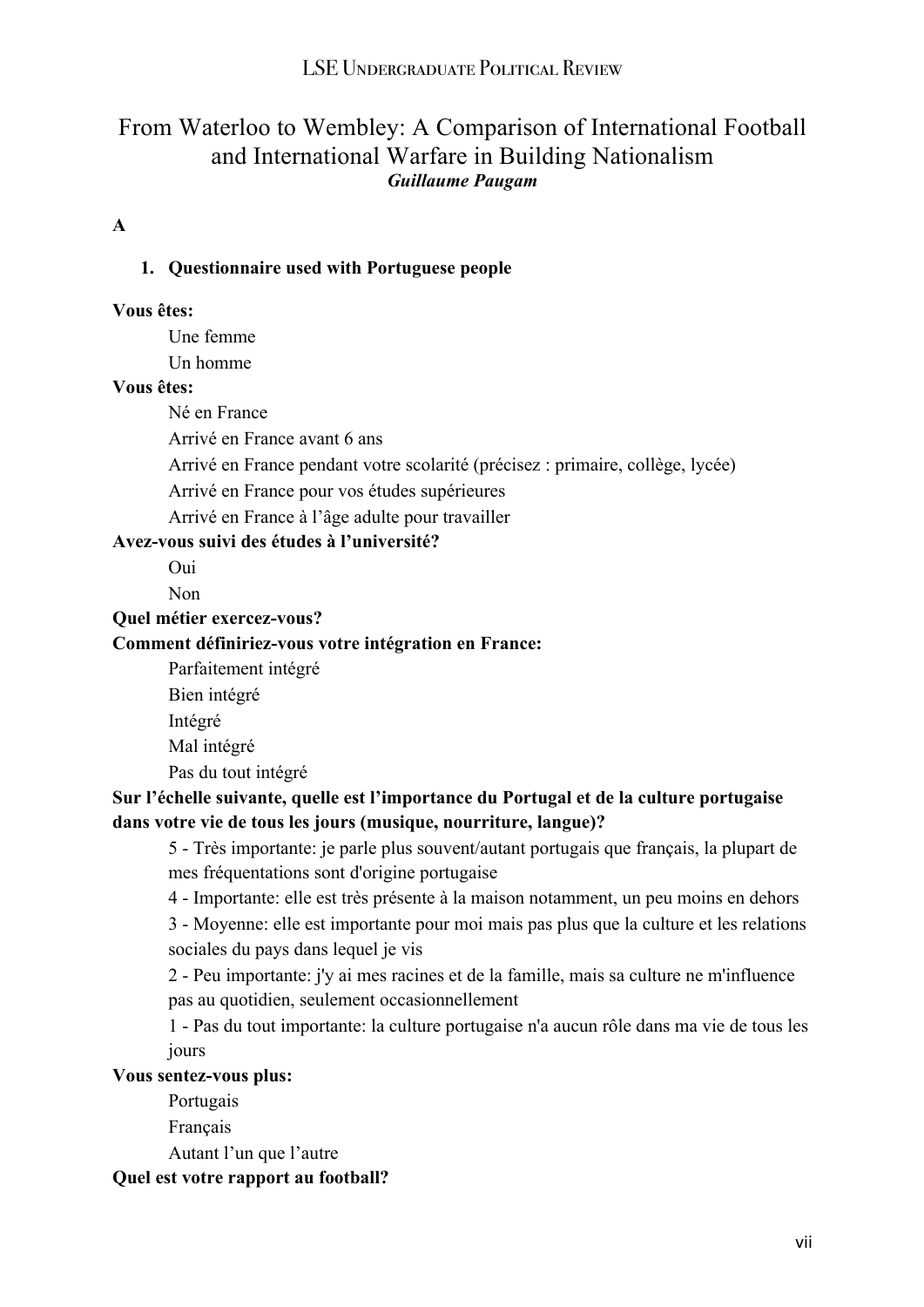J'y joue et je suis de près

J'y joue mais ne suis que vaguement

Je ne joue pas mais suis de près

Je ne joue pas et ne suis pas

Autre : veuillez préciser

#### **Vous supportez un club:**

Au Portugal (précisez lequel)

En France (précisez lequel)

Dans les deux pays (précisez lesquels)

#### **Lors d'un match Portugal-France, vous supportez:**

Le Portugal

La France

Neutre

#### **Est-ce que le football joue un rôle important dans votre fierté d'être portugais ou d'origine portugaise?**

 Oui, très important Oui, important D'une importance modérée Pas important

#### **Eder est-il un héros national ? Cristiano Ronaldo est-il plus important que le Premier Ministre Portugais?**

 Eder est un héros national, CR7 est plus important que le PM portugais Eder n'est pas un héros national, CR7 est plus important que le PM portugais Eder est un héros national, CR7 n'est pas plus important que le PM portugais Eder n'est pas un héros national, CR7 n'est pas plus important que le PM Portugais

#### **Quels sont les pays que vous préférez-battre en football?**

 Espagne Brésil France Allemagne Italie Angleterre Pays-Bas Autre (veuillez préciser)

#### **Translation:**

#### **You are:**

A woman

A man

**You:**

Were born in France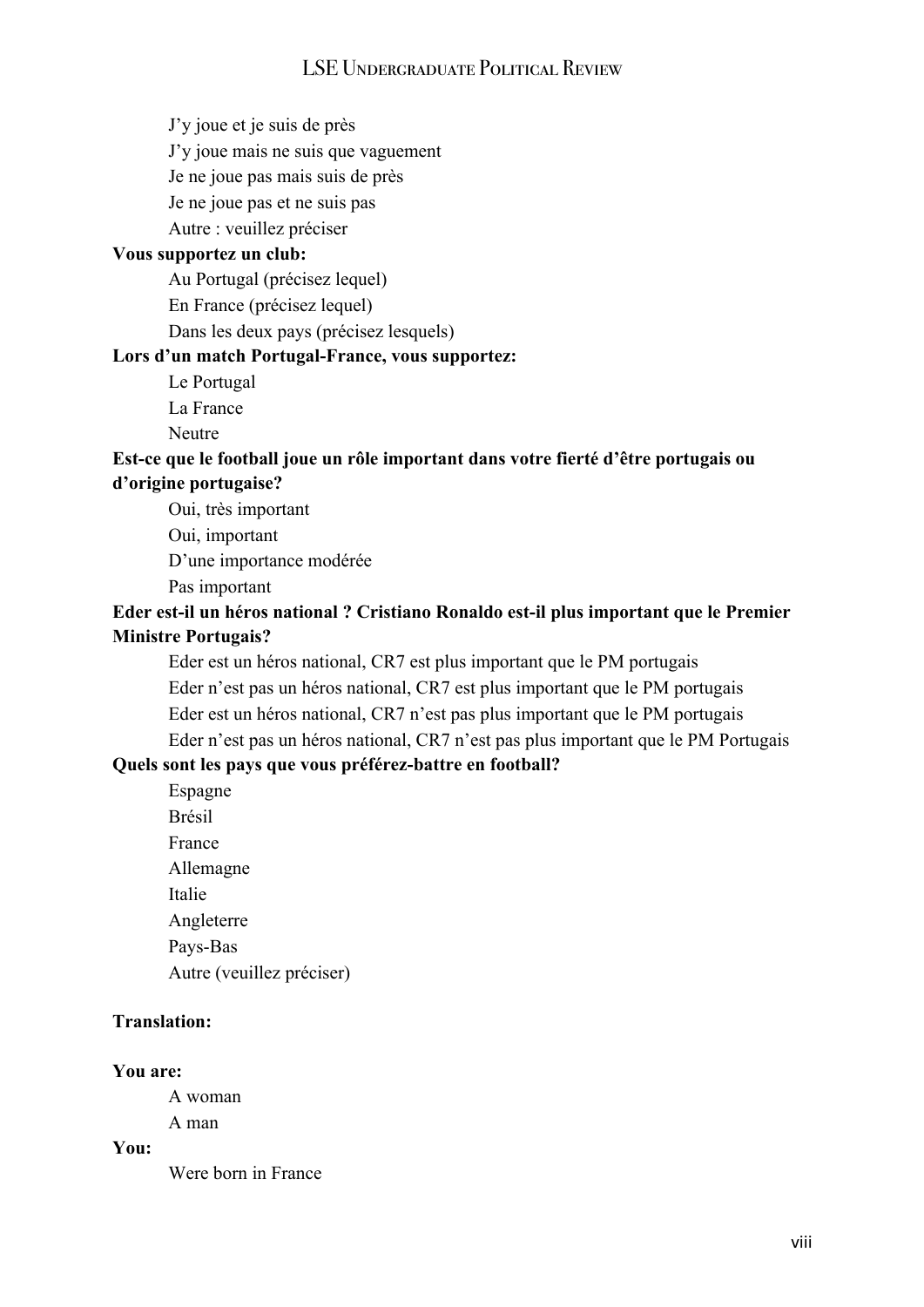Arrived here before you were 6 years old

Arrived here during your schooling (precise: primary, middle-school, high school)

Arrived here for university

Arrived here at adult age for work

#### **Did you go to university?**

 Yes No

**What is your current job?**

#### **How would you define your integration in France?**

Perfectly integrated

Well integrated

Integrated

Badly integrated

Not integrated at all

#### **On the following scale, what is the importance of Portugal and Portuguese culture in your everyday life (music, food, language)?**

 5 - Very important: I speak Portuguese more often/as much as French and most people I hang out with are of Portuguese origin

4 - Important: very present at home but less outside

 3 - Medium: important for me but not more than culture and social relations of the country I am living in

 2 - Not Very Important: I have my roots and some family there, but its culture does not influence me in my everyday life, only from times to times

1 - Not Important At All: Portuguese culture has no influence in my everyday life

#### **You feel:**

More Portuguese

More French

Equally Portuguese and French

#### **What is your relationship to football?**

I play and follow closely

I play but do not follow

I do not play but follow closely

I do not play and do not follow

Other: please precise

#### **You support a club:**

In Portugal (indicate which one)

In France (indicate which one)

In both (indicate which ones)

#### **In a Portugal-France game, you support:**

Portugal

France

Neutral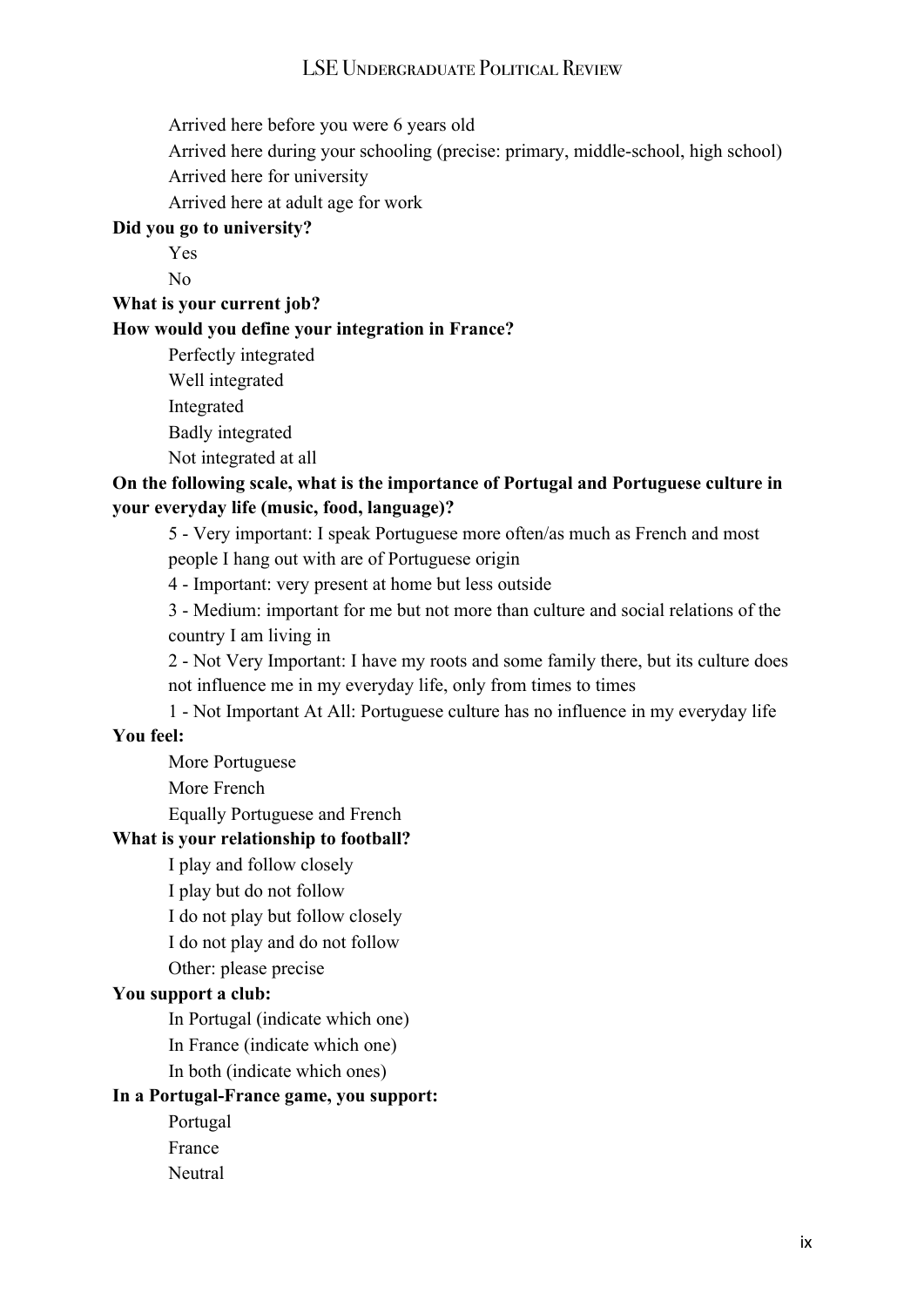#### **Does football play an important part in your pride of being Portuguese or of Portuguese origin?**

 Yes, very important Yes, important Of a moderate importance Not important **Is Eder a national hero? Is Cristiano Ronaldo (CR7) more important than the Portuguese Prime Minister?**

 Eder is a national hero, CR7 is more important than the Portuguese PM Eder is not a national hero, CR7 is more important than the Portuguese PM Eder is a national hero, CR7 is not more important than the Portuguese PM Eder is not a national hero, CR7 is not more important than the Portuguese PM

#### **What are the countries you prefer to beat in football?**

 Spain Brazil France Germany Italy England The Netherlands Other: please precise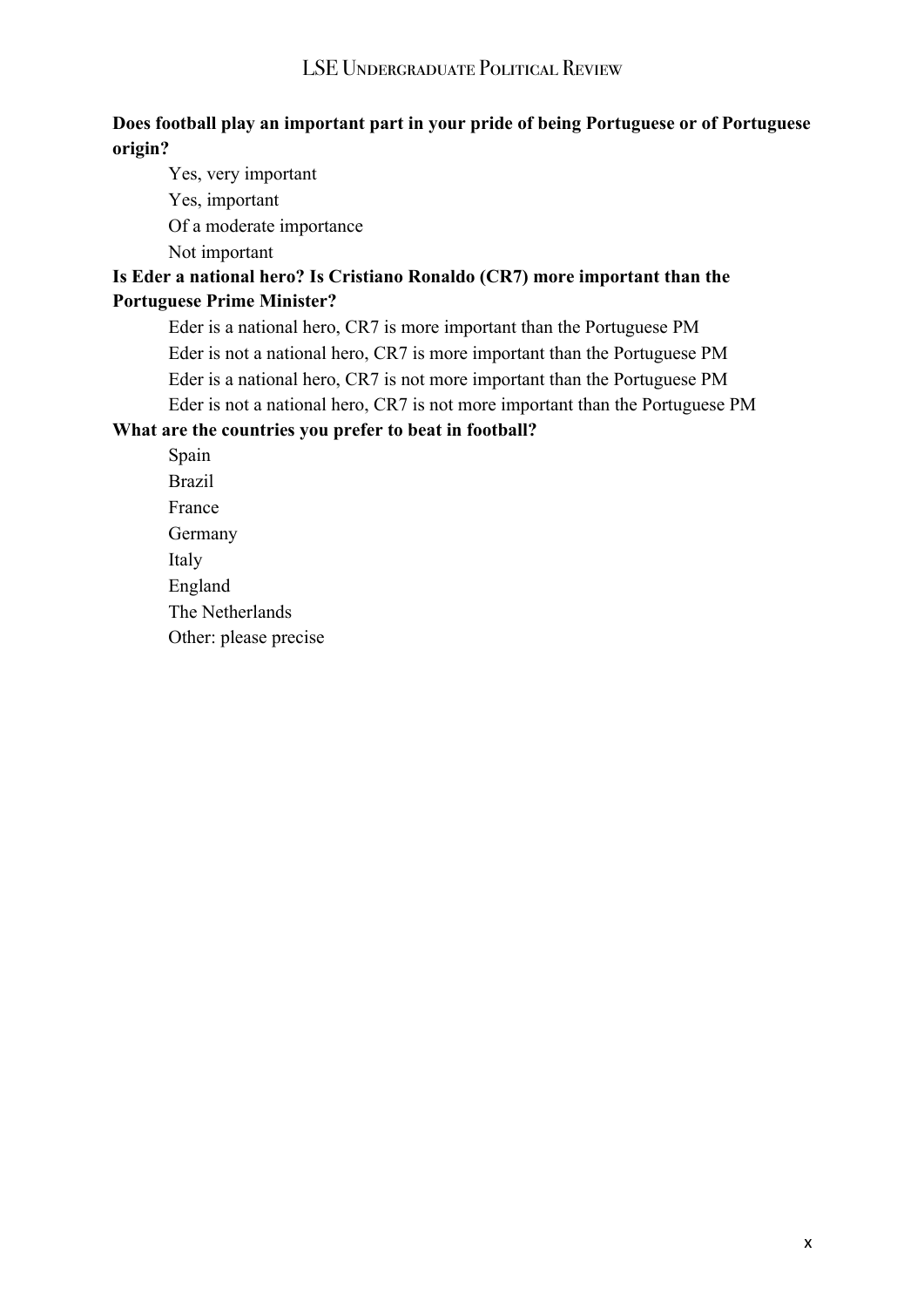#### **B**

#### **1. Interview 1: Isabel**

#### **Firstly, can you introduce yourself a bit? (Countries you lived in, what do you study, do you come from a family with many football fans)**

Ik ben Isabel en ik ben 19 jaar oud. Ik woon in Nederland, in Huizen. Dit ligt ongeveer 20km *ten oosten van Amsterdam. Momenteel studeer ik niet, maar na de zomer ga ik wel weer studeren.*

*In mijn familie zijn alleen ik en mijn pa fanatieke voetbal supporters, maar ook mijn ooms en neven zijn voetbal liefhebbers.*

*Wij zijn allemaal voor Feyenoord behalve mijn neef, hij is voor Ajax. Ik kijk alle wedstrijden van Feyenoord en ik ben ook fan van Barcelona en Bayern Munchen . Ik probeer alle wedstrijden van Barcelona en Bayern Muchen te kijken.*

I'm Isabel and I am 19 years old. I live in the Netherlands, in Huizen. This is located approximately 20km east of Amsterdam. I am currently not at University, but I will go to University after Summer. In my family, only my dad and I are football fanatics, but also my uncle and cousins (male) are football lovers. We are all Feyenoord fans, except for my cousin, who supports Ajax. I watch all Feyenoord matches and I am also a fan of Barcelona and Bayern Munich. I try to watch all Barcelona and Bayern Munich matches.

#### **Let aside the most recent results which were not that good, do you think the Netherlands National Team has a distinct style of play, that makes it special among the best football nations?**

*Ja dat denk ik wel zeker, maar in negatieve zin. Alle andere landen spelen agressief en vallen veel aan. Nederland passt over en nog een keer…. dan zijn ze eindelijk een aanval aan het opbouwen en schieten ze weer terug naar de keeper. Niet slim! Nu moeten ze hun aanval weer helemaal opnieuw opbouwen. Super dom natuurlijk!*

*Ze denken inderdaad dat ze heel wat zijn, omdat ze vroeger super goed waren, maar dat is totaal weg. We zijn toe aan een nieuwe coach (de coach die we nu hebben is waardeloos) en we hebben frisse jonge nieuwe spelers nodig!*

Yes I definitely think that, but not in a negative sense. All other countries play aggressively and attack a lot. The Netherlands just passes around … then they are suddenly building an attack, but next thing we know, they're passing it back to the goalkeeper. Not the end of the world though! Now they need to build their attack from scratch. Super dumb obviously! They definitely think that they're something important, because they were super good in the past, but that is completely gone. We need a new coach (the coach we have now is completely worthless) and we are in need of fresh young players!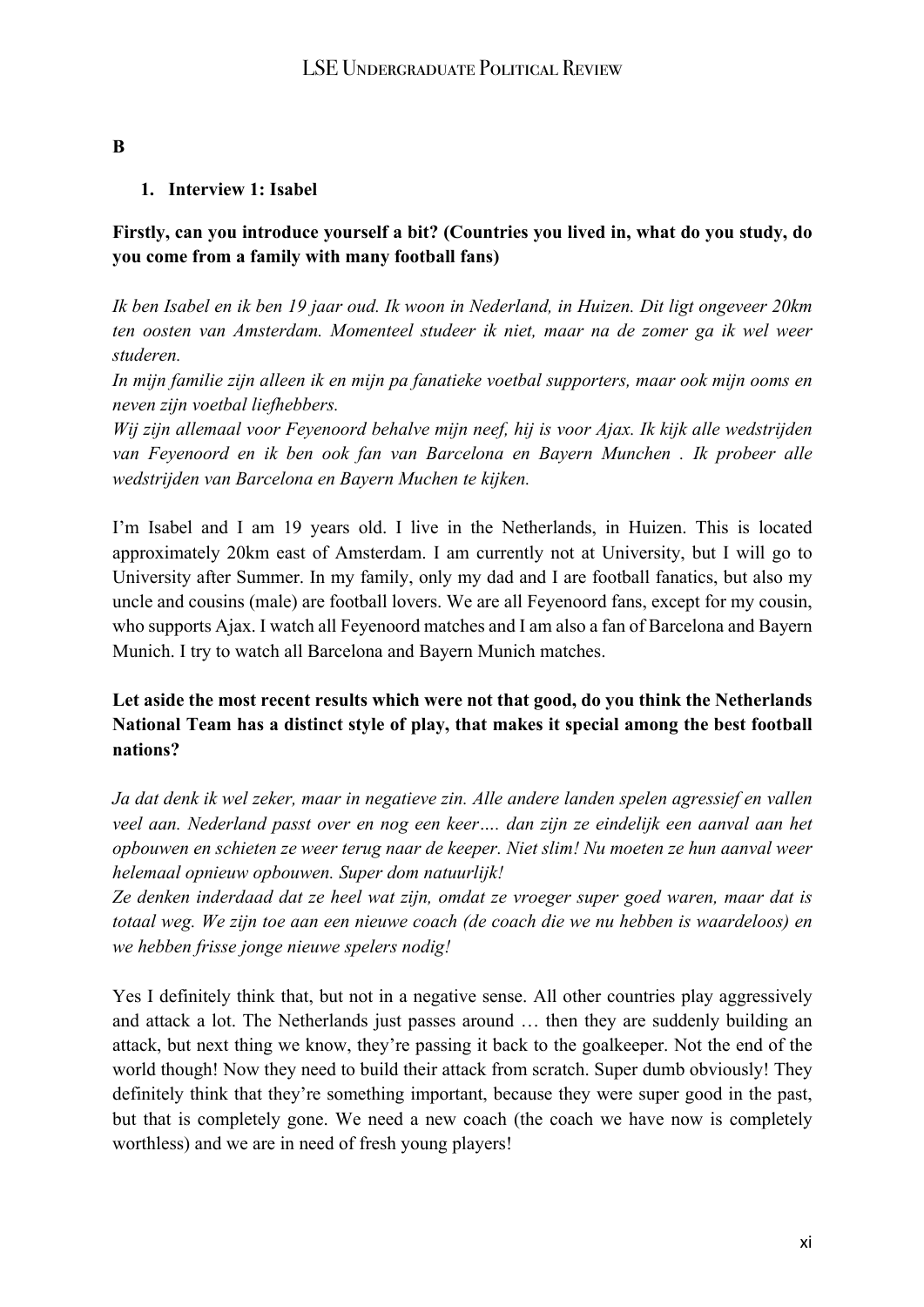**Is there a distinct type of Dutch player? (In my imagination it would be a talented, technical player who loves aesthetics as much as the result and is also very self-confident, typically Cruyff but also more recently Robben or Sneijder, what do you think of that?) Do you See Cruyff as a national hero or at least (when he was alive) a great ambassador for Dutch football and the Netherlands in General?**

*Dat is Tony Vilena van Feyenoord. Hij rent 90 min lang, zeer constant aan de bal, verdedigt mee als hij mee moet verdedigen en trekt het spel open. Hij staat op het middenveld, is begin 20 jaar en is niet te zelfverzekerd. Hij is helaas nog niet gevraagd voor het Nederlands elftal. Johan Cruyff was het talent van Nederland. Ik denk er tot dusver geen Nederlandse voetballer is die aan hem kan tippen. Hij was ook inderdaad een grote ambassadeur voor het Nl voetbal. Ik denk dat als je technisch een goede voetballer bent dat je dan ook een betere controle over je lichaam hebt. Kijk maar naar Messi. Hij is meega technisch, weet precies hoe zijn lichaam werkt en heeft nauwelijks blessures*.

That is Tony Vilena from Feyenoord. He runs for 90 mins long, very constant with the ball, defends when he needs to defend and speeds up the pace of the game. He is a midfielder, is in his early 20s and is not too self-assured. Sadly, he hasn't been asked to play for the Dutch national team yet. Johan Cruyff was the talent of the Netherlands. I can't think of a player that can beat him in that aspect. He was also an important ambassador for Dutch football. I think that if youre a good technical player, you have better control of your body. Just look at Messi. He is mega technical, knows exactly how his body works and has barely any injuries.

#### **Is football part of your identity as a Dutch person? Do you think it is part of Dutch people's identity in general? Is total football something you are proud of and of which Dutch people are generally proud?**

*Nee ik denk en vind niet dat voetbal een deel van je identiteit is als Nederlands persoon. Wel vind ik het een identiteit van jezelf. Ook denk ik dat voetbal een sneller deel van je identiteit/leven is als voetbal een van de hoofsporten in je land is.* 

*Ik ben wel trots dat wij in de voorgaande jaren een goed team hadden en andere landen bang maakte met ons spel. Maar over het algemeen zijn Nederlanders niet trots op hun voetbalteam. De meeste mensen zeggen: 'het is maar een spelletje'.*

Soms erger ik me wel eens aan de hectiek als er een groot toernooi is voor voetbal. Ineens is *iedereen voor het nationale team en vind iedereen voetbal leuk.*

No I don't think that football is a part of the identity of a Dutch person. But I do think that its an identity of yourself. I also think that football becomes part of your identity/life faster if football is the main sport in your country. I am proud that we had a really good team in the past and that we scared other countries with our skill. But generally speaking, Dutch people aren't proud of their football team. Most of them say "its just a game" Sometimes it annoys me that it is super hectic before a big football match. Suddenly, everyone supports the national team and everyone enjoys football.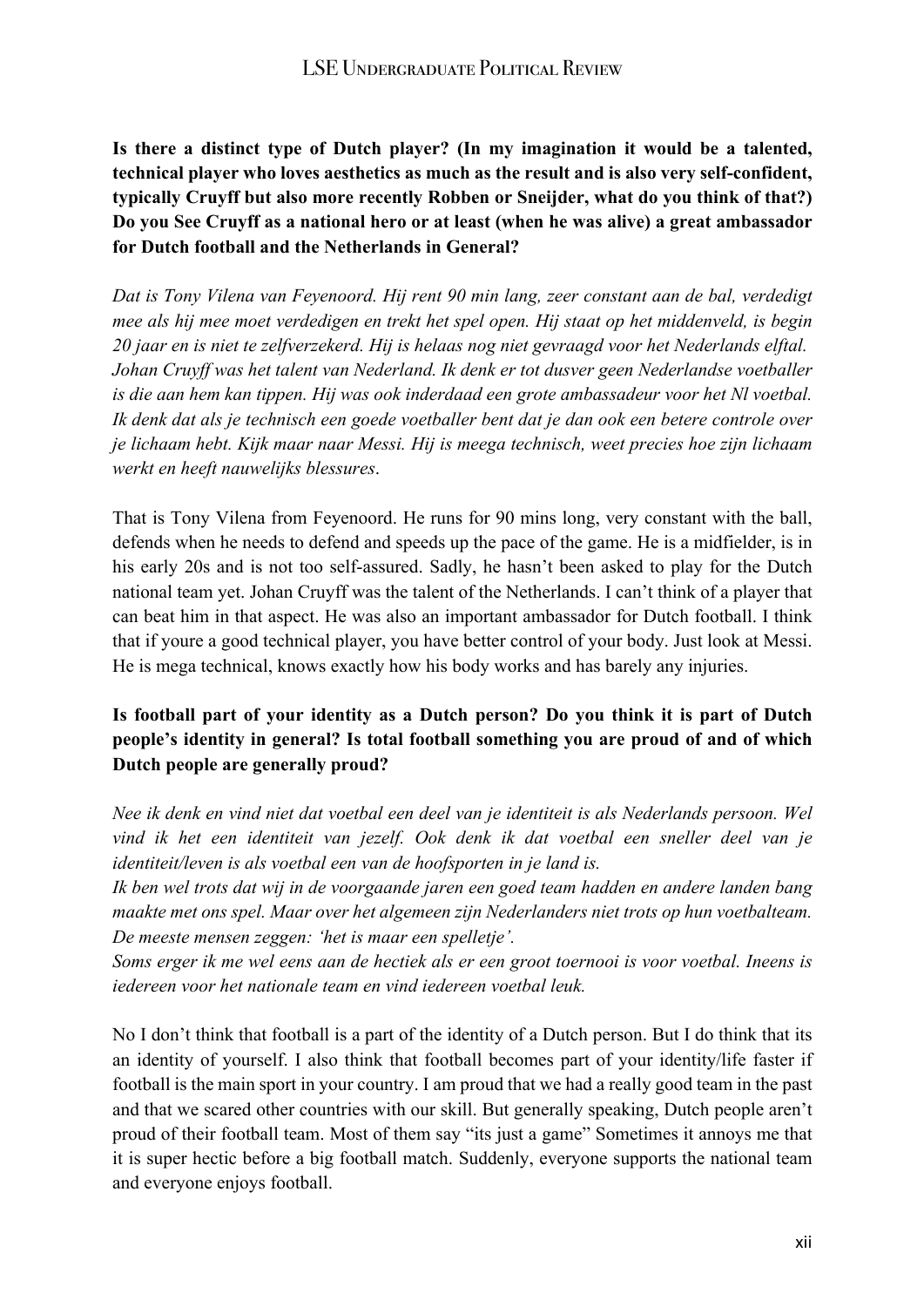#### **I assume you were not born in 1974; how have you heard of this year's mythical team (parents, friends, media)? Is it something very present still today in Dutch people's imagination? Is it something that is remembered across generations?**

*Mijn vader heeft wel eens verteld over de wedstrijden uit 1974 en 1988, maar niet zo zeer dat* ik er alles van weet. Mijn opa hield van voetbal, maar hij is helaas overleden en ik kan hem *niet meer naar de wedstrijden uit de vorige eeuw vragen.*

*Ik weet dat we een geweldig nationaal team hadden die elkaar uitstekend op het veld konden vinden. Alle voetballers die in dat nationale team zaten zijn allemaal doorgebroken tot zelfs Barcelona. Dat was in die tijd zeer bijzonder.*

Ja dit is wel iets dat elke Nederlander weet en waar iedereen trots op is. Als ik later kinderen *krijg vertel ik dit uiteraard ook aan hen en ik hoop datzij dat weer doorgeven aan hun kinderen.*

My father has told me about the matches in 1974 and 1988 once, but not enough for me to know it well. My grandpa also loved football, but he unfortunately died and I can't ask him about the matches held almost a century ago. I know that we had an amazing national team who played very well together. All footballer who were in the national team managed to get to Barcelona even. That was really special back then. Yes this is something that each Dutch person knows and is proud about. When I have children later, I will tell them that ad hope that they can pass it onto their own children.

**In your experience, when you meet someone from another country, does it happen often that he or she relates your nationality to football? To be clearer, does it happen often that football, great Dutch players, coaches, or teams are something that foreign people quickly think about and refer to when they think about the Netherlands?**

Ja dat gebeurd heel vaak. Ik hou van voetbal dus als je met mij in gesprek gaat, gaat het snel *over sport. En dan beginnen ze er uiteraard ook over. Maar ook als ik op vakantie ben en ik met iemand praat. Ze vragen meestal: 'waar kom je vandaan?'. Ik zeg dan: 'Holland'. De eerste reactie die ik krijg is:*

Ja, als ze aan Nederland denken is het eerste wat ze denken voetbal. En ze weten er ook echt *heel veel over! Dat vind ik wel heel leuk dat ze heel erg geïnteresseerd zijn in ons voetbal.*

Yes that happens often. I really love football so if you ever have a conversation with me, it'll quickly transition into a conversation about football. And then they'll start discussing it too. But if I'm on vacation and I'm talking to someone. They usually as: "where are you from?". I'll then say: "Holland". The first reaction that I get is: • Sneijder • Van persie • Robben Yes, when they think about the Netherlands, the first thing they think of is football. And they know a lot about it too! I find it cool that they are so interested in our football.

*<sup>-</sup>Sneijder*

*<sup>-</sup>Van Persie*

*<sup>-</sup>Robben*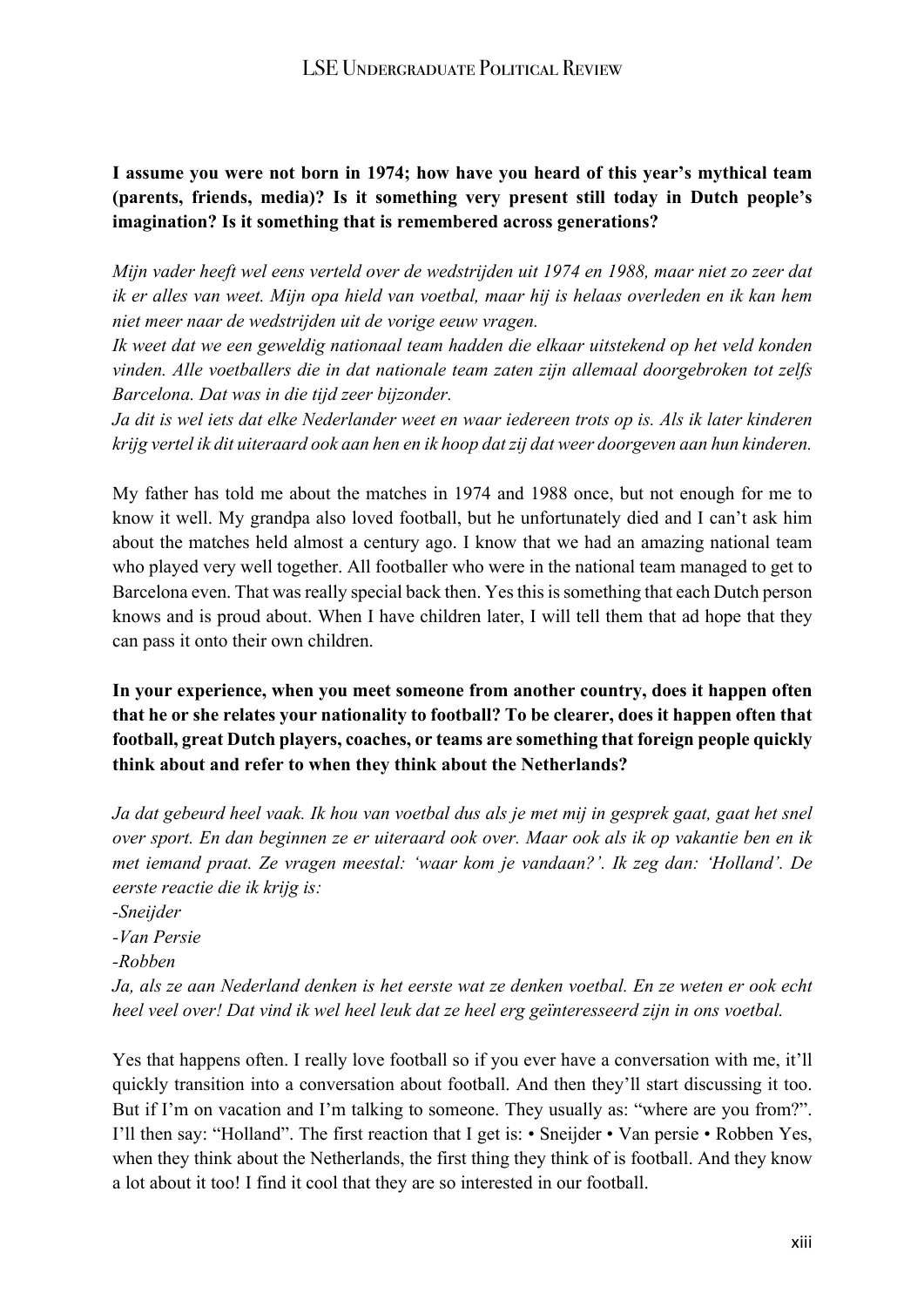**Do you like beating the Germans more than any other nations? Do you think the Dutch style of football is also constructed in opposition to the more "mechanic efficient and brutal" kind of German play? Is there a similar type of rivalry against other countries (Belgium maybe?)**

*Haha leuke vraag! Ja natuurlijk! Maar dat hebben we ook met België, daarvan willen wij ook heel graag winnen.*

*Nee, omdat wij momenteel zo'n slecht team hebben en een zeer slechte coach kunnen wij niet meer tegen onze buren op. De Duitsers spelen snel en aanvallend. Wij spelen momenteel super traag en passen alleen maar een beetje doelloos rond.*

België begint steeds meer als Duitsland te spelen en dat vind ik leuk om te zien, hoe een land *die nooit in beeld was met voetbal echt wel een gevaar is geworden.*

*Nederland heeft het al heel lang goed gedaan in de top, maar elk land heeft een periode van een aantal jaren waarin het niet loopt. Helaas heeft Nederland momenteel deze dip….*

Haha nice question! Yes of course! But they have the same in Belgium, we really want to win it as well. No because we have such a bad team right now and a really bad coach, we have trouble against our neighbours. The Germans play very offensively. We are playing really slowly right now and pass the ball around aimlessly. Belgium is beginning to play like the Germans and I think that's cool to see, how a country who was never in the picture of football has become a danger. The Netherlands did really well in the top, but each country has a period in which they don't play very well. Unfortunately, this is the case for the Netherlands right now…

## **(I don't want to re-open the wound but…) The Dutch are often known to be beautiful losers (74, 78, 2010) do you think that this is something that, paradoxically, has become part of its football identity?**

Ja dat denk ik wel ja. Nederland speelt goed en als we dan na hard werken in de finale staan *of iets dergelijks dan verliezen we altijd. Aan de ene kant is het heel irritant en vernederend, maar aan de andere kant moet ik er ook wel om lachen.*

Yes I think that as well. The Netherlands plays well and if we work really hard and manage to get to the finals, we always end up losing. On the one hand, it find it really irritating and souldestroying, but on the other hand is it something to laugh about.

**Finally, some people think the way Dutch play football is a general reflection of Dutch talents and way of life (creativity which relates to art and the love of aesthetics; the almost scientific use of space on the pitch which relates to how space is managed in real life; making the most of a rather small population etc.) do you think there is some truth in that?**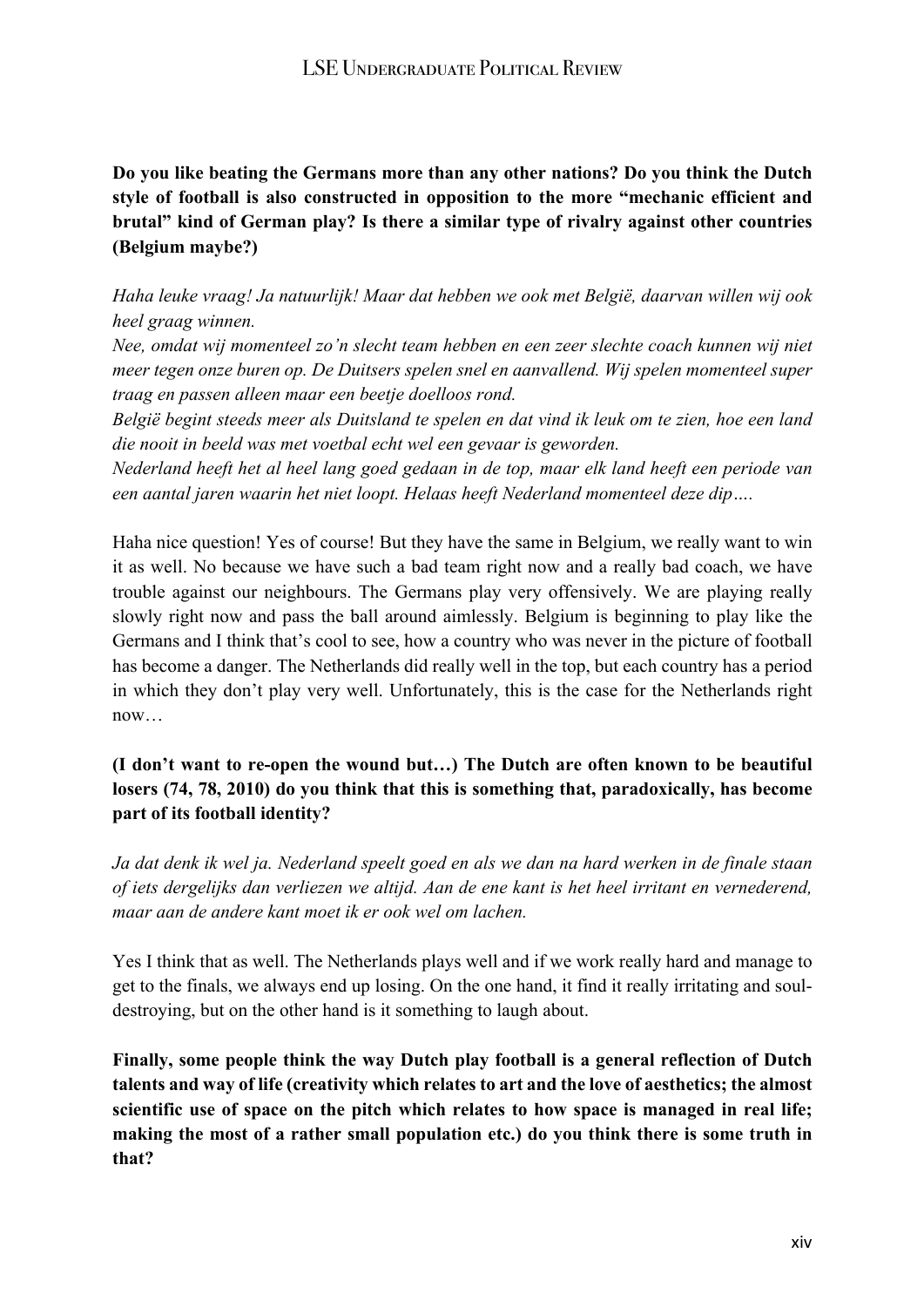*Ja, ergens denk ik wel dat hier waarheid in zit. Maar dit komt, denk ik, door onze regering. Één van de belangrijkste punten is dat ze veel geld geven aan sportclubs. Hierdoor kan elke Nederlander en sport beoefenen en kunnen er veel talenten ontstaan of gescout worden.*

Yes, I think somewhere in this question, there's some truth. But this is down due, I think, our government. One of the most important points is that they give a lot of money to their sportsclubs. Through this, each dutch person can practice sport and can develop lots of talented players who can be scouted.

#### **2. Interview 2: Patrick**

#### **Firstly, can you introduce yourself a bit? (Countries you lived in, what do you study, do you come from a family with many football fans)**

Born and raised in London.

Half Dutch and half German.

Study Geography with Economics.

 My dad has been an avid football fan since a young age, supporting Ajax his whole life as a football fanatic and then supporting Chelsea when he moved to London when he was 18.

#### **Let aside the most recent results which were not that good, do you think the Netherlands National Team has a distinct style of play, that makes it special among the best football nations?**

I mean the whole distinction with total football sums up Dutch football.

 The 2010 world cup other than the final was a recent example where the Dutch outclassed their opponents by playing beautiful football.

They don't focus on who their opponents are but just try and play their style.

No other team other than Spain recently has nearly as distinctive playing style.

**Is there a distinct type of Dutch player? (In my imagination it would be a talented, technical player who loves aesthetics as much as the result and is also very self-confident, typically Cruyff but also more recently Robben or Sneijder, what do you think of that?) Do you See Cruyff as a national hero or at least (when he was alive) a great ambassador for Dutch football and the Netherlands in General?**

 Someone who works hard for their team and aims to play the most beautiful football. Work together and focus on passing to each other to open up space and create opportunities.

Also beautiful skills such as that Cruyff goal and Robben on a regular basis, for example his worldie against Arsenal the other day.

He is a national hero. He brought out to so many finals and won Euros for us.

 Then when he retired he did so much for Dutch football and football in general- he grew La Masia, and made Barcelona what they are today through their improved youth system.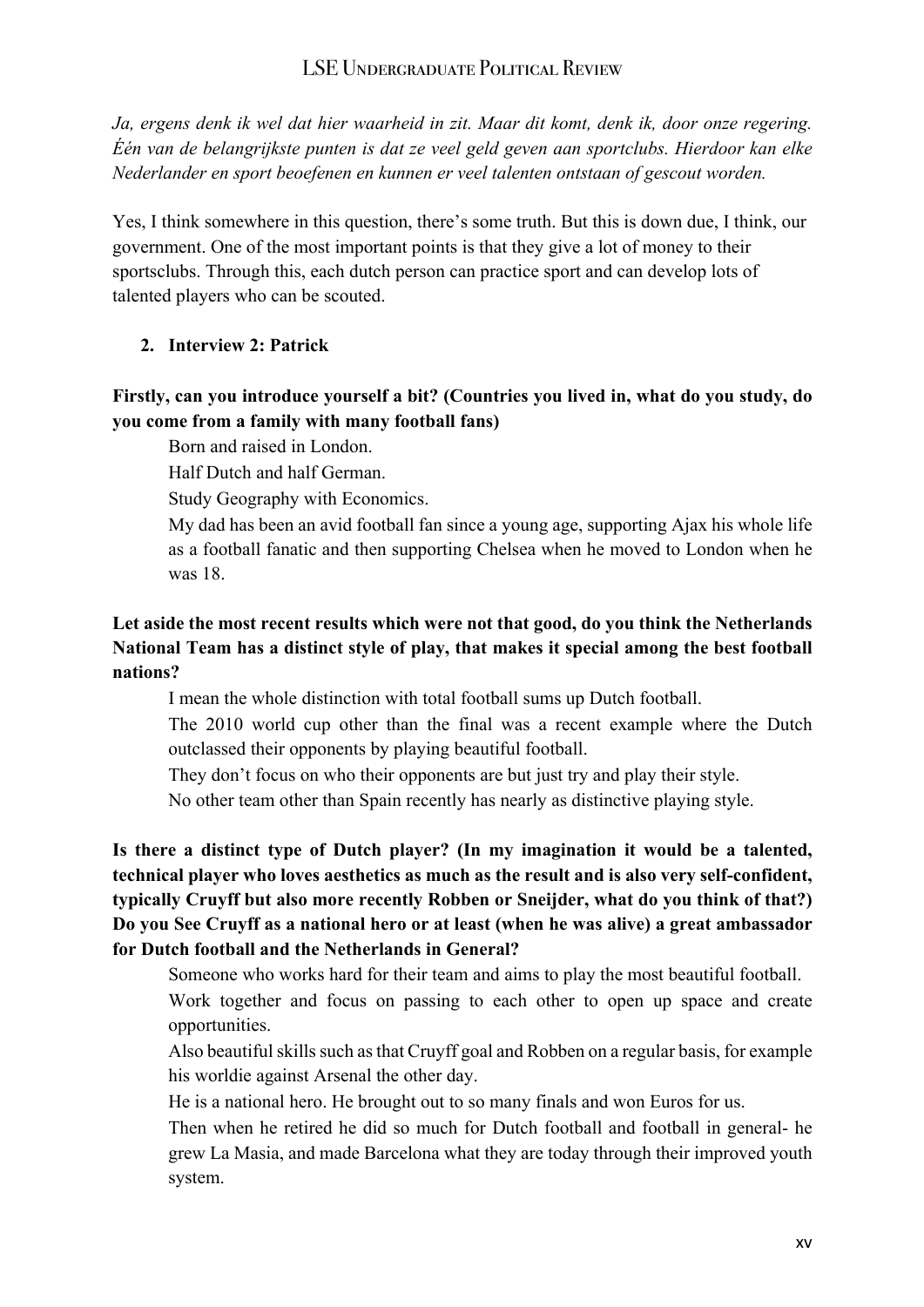He created total football in Holland and made the Netherlands what they are todayprobably the best team never to win the world cup in my opinion.

#### **Is football part of your identity as a Dutch person? Do you think it is part of Dutch people's identity in general? Is total football something you are proud of and of which Dutch people are generally proud?**

 Yes it brings the Dutch people together and creates a close bond between me and my dad. Both through Chelsea and Holland.

 We have a season ticket for Chelsea so I get to see him most weekends for that which increases our bond.

 Also, when the major international tournaments are on we come together and support Holland, which increases our bond as well.

 It is definitely part of Dutch people's identify because it brings everyone together no matter how far apart or different they are.

 Yes total football is something I and Dutch people are proud of it because it gives us an identity and shows the beautiful side of football and Holland in general.

### **Were you told the stories of the mythical teams and players of 1974 and 1988? Is it something you know well despite not being born at that time? Is it something still very present in the collective imagination of Dutch people?**

 My Dad always used to talk about those teams as the pinnacle and creation of beautiful football- every time we watch Barcelona he describes them as the Dutch team back then.

 I don't know them that well but have watched several clips and am amazed by the football that they played back then.

 It is still very present in Dutch people's imagination because they were our greatest teams and although we have had some good teams recently in 2010 and 2014 World Cup they don't compare, so there is a sense of living in the past.

#### **In your experience, when you meet someone from another country, does it happen often that he or she relates your nationality to football? To be clearer, does it happen often that football, great Dutch players, coaches, or teams are something that foreign people quickly think about and refer to when they think about the Netherlands?**

Yes very often. Not much else other than cheese that the Dutch people are related to.

Yes often think about Marco van Basten volley against USSR, or Robben.

 When I went to Ghana for 6 weeks that's all they associated me with. Robben and football.

**Do you like beating the Germans more than any other nations? Do you think the Dutch style of football is also constructed in opposition to the more "mechanic efficient and brutal" kind of German play? Is there a similar type of rivalry against other countries (Belgium maybe?)**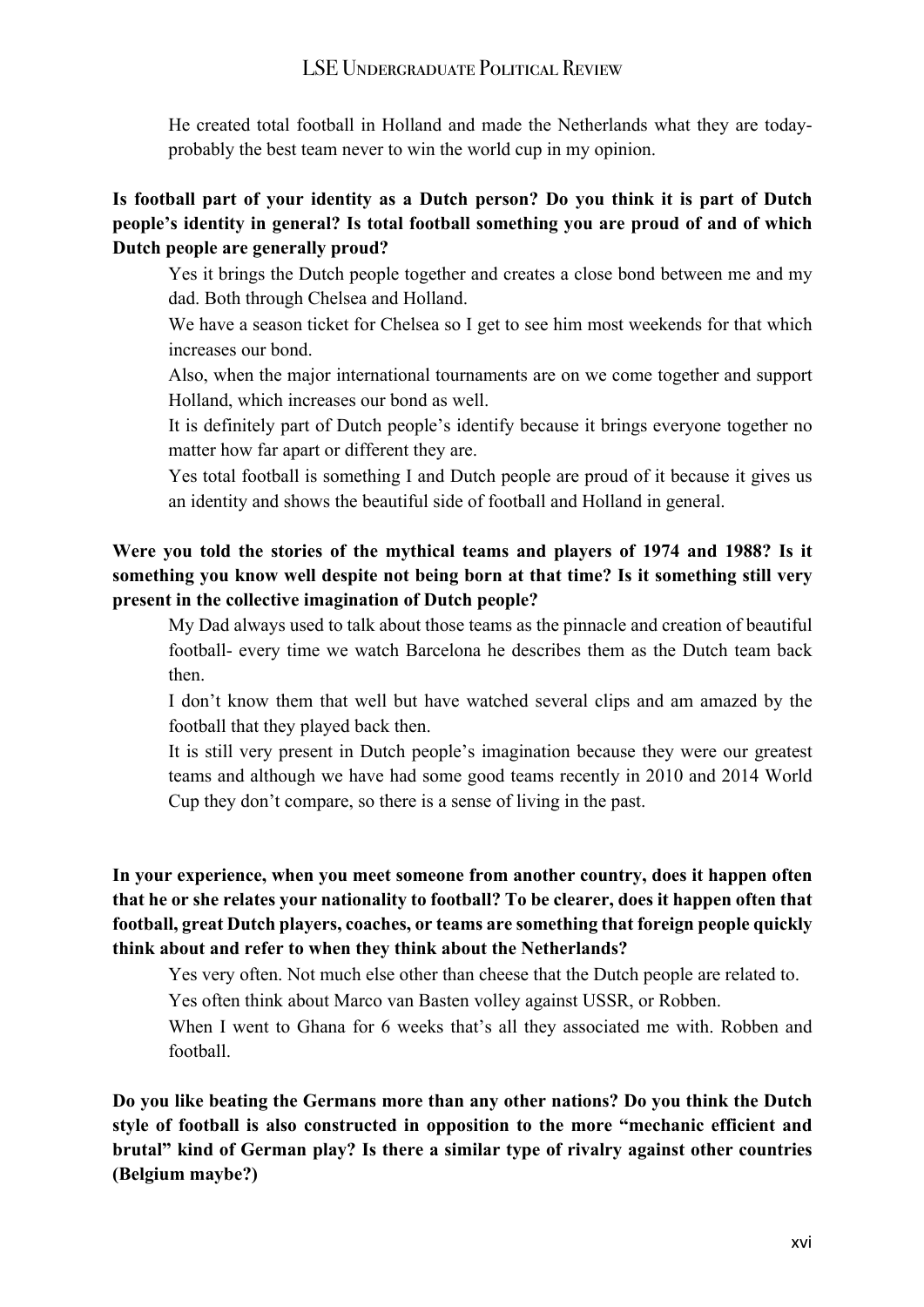Being half German I am a bit torn between Holland and Germany, however I favour the Netherlands because of the beautiful football that they play.

So when we beat the Germans I am proud.

 Yes completely opposite- they play in the same way- very rigid but effective because of the players they have.

 Belgium is the only other one, but that stems more from hockey where we compete with each other. However, only recently the rivalry between us 2 nations has increased in football as they have become a lot better and compete on the world stage now.

**(I don't want to re-open the wound but…) The Dutch are often known to be beautiful losers (74, 78, 2010) do you think that this is something that, paradoxically, has become part of its football identity?**

 Ye something of its football identity- put their hearts out and if they don't win then commend the team on beating them.

 However, I feel that in 2010 it wasn't beautiful because we played horrific football and tried to hack down Spain to win when we probably would have won if we had played the amazing football we had been playing all tournament.

## **Finally, some people think the way Dutch play football is a general reflection of Dutch talents and way of life (creativity which relates to art and the love of aesthetics; the almost scientific use of space on the pitch which relates to how space is managed in real life; making the most of a rather small population etc.) do you think there is some truth in that?**

 Definitely- art and culture is huge in the Netherlands and this is only portrayed perfectly in the way we play football.

It reflects our general lives and how we live them.

## **3. Interview 3: Remmert**

## **Firstly, can you introduce yourself a bit? (Countries you lived in, are you a student or working, do you come from a family with many football fans and are you a football fan yourself)**

My name is Remmert I am 29 years old and have been living in the UK for 3 years now. I also lived in Rome for about 5 months. For as long as I remember I have been an Ajax fan. My parents are not that into football but I would say that their club is Ajax is well. My two older brothers support PSV and Feyenoord

## **Let aside the most recent results which were not that good, do you think the Netherlands National Team has a distinct style of play, that makes it special among the best football nations?**

Yes, it has. We've always been known to have a very distinctive football style, characterised by playing very offensively, with right- and left wing backs who basically play as left- and right wing strikers. Dutch football is, together with the Brazilian, Italian, and Spanish football styles, one of the most famous one.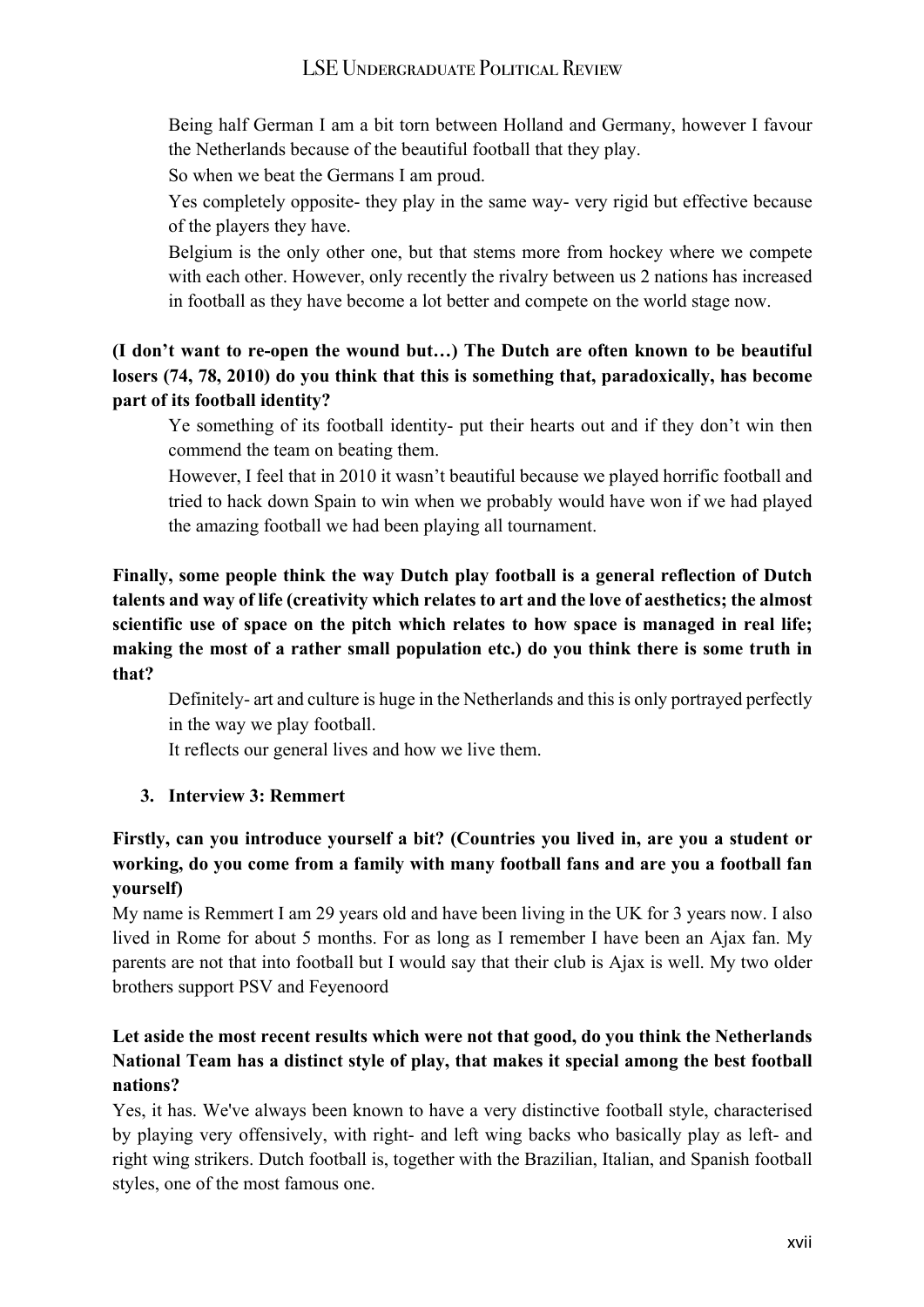**Is there a distinct type of Dutch player? (In my imagination it would be a talented, technical player who loves aesthetics as much as the result and is also very self-confident, typically Cruyff but also more recently Robben or Sneijder, what do you think of that?) Do you See Cruyff as a national hero or at least (when he was alive) a great ambassador for Dutch football and the Netherlands in General?**

Cruijff certainly was the role model of Dutch football and has paved the way for many Dutch manager and footballers who are now, or used to, play for the biggest teams in Europe. The one player that stands out now, and who most closely resembles my idea of Dutch football, is Sneijder (and in lesser extent Klaassen). With regard to the latter, he is still very young but has that typical Dutch/Amsterdam arrogance, combined with great technical skills and strategic insight.

## **Is football part of your identity as a Dutch person? Do you think it is part of Dutch people's identity in general? Is total football something you are proud of and of which Dutch people are generally proud? (never ask more than 1 question at the same time in a survey)**

Dutch football is part of my identity, especially so since I've been living abroad. When people find out you're Dutch, they immediately start to talk about football (Cruijff, Van Basten, Bergkamp, Sneijder etc.). We're a very proud football nation and we think we're still really good at it, even though some may argue we're not.

## **Were you born in 1974 when the mythical total football team reached the World Cup Final? If yes, is it a memory you try to transmit to generations that were not born at the time? If not, were you told the story of this team (relatives, books, newspapers etc.)? Is it something still very present in the collective imagination of Dutch people?**

I was born in 1987 so no. I have heard all the stories from my family about that famous match.

#### **4. Interview 4: Samuel**

#### **Firstly, can you introduce yourself a bit? (Countries you lived in, are you a student or working, do you come from a family with many football fans and are you a football fan yourself)**

My name is Sam, I'm 26 years old, and I'm currently working as an Account Manager for a digital marketing agency. I was born and raised in the Netherlands, spent a year in the US, and moved to London about 8 months ago. My roots are American and English, and I come from a family with a lot of football fans (especially the English side). I've been playing football since the age of 5, and I really love watching the game too. So it's safe to say I'm a big football fan.

## **Let aside the most recent results which were not that good, do you think the Netherlands National Team has a distinct style of play, that makes it special among the best football nations?**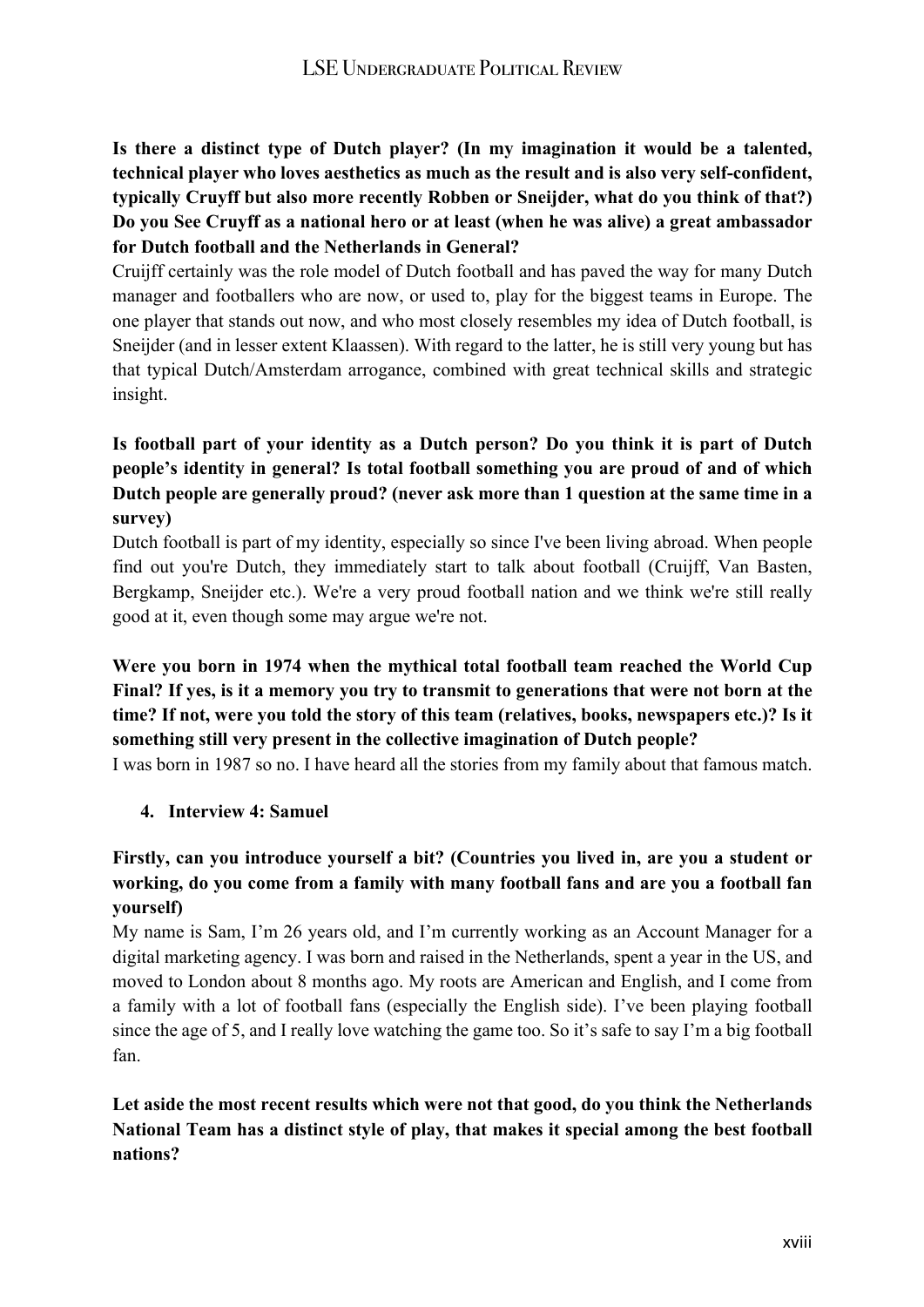With the invention of "Total Football", I think we are the founders of one of the best tactical theory's in the history of football. Nevertheless, over the past 15 years, we've rarely seen the Dutch team play Total Football, and I don't think the current generation of players (and the manager) will play this way either. So historically yes, we are among the best football nations. But currently we are not.

## **Is there a distinct type of Dutch player? (In my imagination it would be a talented, technical player who loves aesthetics as much as the result and is also very self-confident, typically Cruyff but also more recently Robben or Sneijder, what do you think of that?) Do you See Cruyff as a national hero or at least (when he was alive) a great ambassador for Dutch football and the Netherlands in General?**

I think the best Dutch football players are quick, technical, creative and able to play in different positions. Cruyfff, van Basten, Bergkamp & Sneijder are good examples of players with these traits. Cruyff is the greatest Dutch football player of all time, and played a very strong role in shaping the (footballing) identity of the Netherlands, but also for football in general.

## **Is football part of your identity as a Dutch person? Do you think it is part of Dutch people's identity in general? Is total football something you are proud of and of which Dutch people are generally proud?**

Football is definitely a part of my identity as a Dutch person, and I'm proud of the role that my country has played in football history. I don't think football is a part of Dutch people's identity in general. I think there are other nationalities that follow the game more passionately (South American, maybe even the English). Therefore, as a Dutch person, I think you have to be a football fan in order to really appreciate total football.

#### **Were you born in 1974 when the mythical total football team reached the World Cup Final? If yes, is it a memory you try to transmit to generations that were not born at the time? If not, were you told the story of this team (relatives, books, newspapers etc.)? Is it something still very present in the collective imagination of Dutch people?**

I was born in 1990, but my father told me all about that team and that tournament. And of course I've read and seen all sorts about it. It is still present in our minds, but I do think it's starting to die off over time, since we've been close to success on quite a few occasions since then.

#### **In your experience, when you meet someone from another country, does it happen often that he or she relates your nationality to football? To be clearer, does it happen often that football, great Dutch players, coaches, or teams are something that foreign people quickly think about and refer to when they think about the Netherlands?**

Yes, it happens a lot in my experience. We're a very small country, and the things we are most known for is clogs & windmills, our tolerant mind-set, and football.

**Do you like beating the Germans more than any other nations? Do you think the Dutch style of football is also constructed in opposition to the more "mechanic efficient and**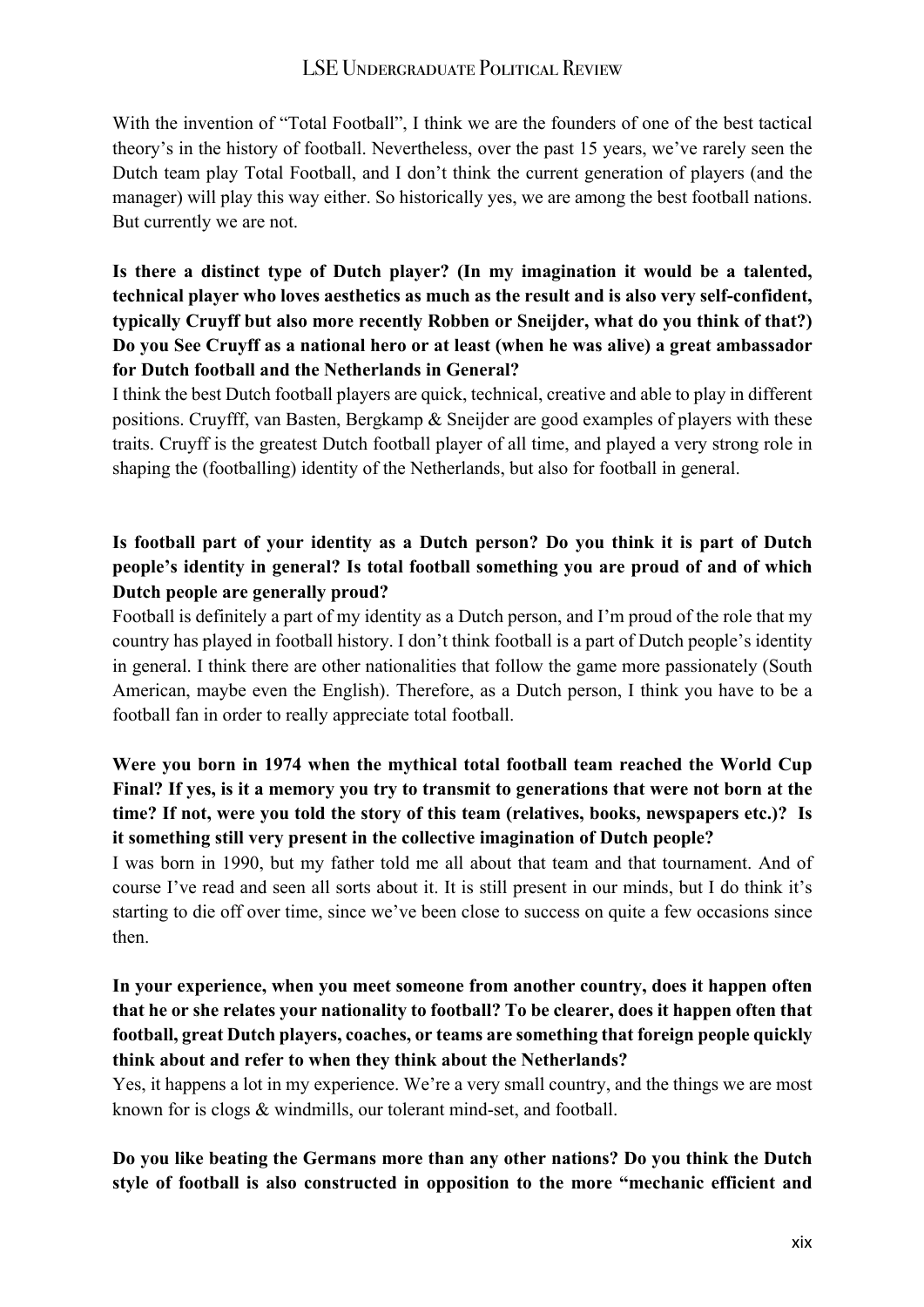## **brutal" kind of German play? Is there a similar type of rivalry against other countries (Belgium maybe?)**

It's great to beat the Germans, however I believe our respect for the Germans has grown over the past years. We now admit that they have a fantastic team. And it is not "embarrassing" to get beaten by them. Of course, it makes it all the better if we beat them. Apart from the Germans, I'd say historically we have a sporting rivalry with Argentina and Portugal. Belgium was always seen as an insignificant neighbour. But looking at their current and future generation of players, that might turn into a rivalry too. Furthermore,I think all the current successful philosophy's (tiki taka, "german" style) have elements of total football in them.

#### **(I don't want to re-open the wound but…) The Dutch are often known to be beautiful losers (74, 78, 2010) do you think that this is something that, paradoxically, has become part of its football identity?**

Yes, we are known as the best football nation never to win a world cup. It's hard to say whether it's part of our footballing identity though. On the one hand, I do believe other countries always "have a weakness" for the Dutch, because of what we did for football, whilst never being rewarded for it properly. But at the same time, whenever we perform well in a tournament ('00, '08, '14) we are always positive that we can win the whole thing (the lost finals don't haunt us).

## **Finally, some people think the way Dutch play football is a general reflection of Dutch talents and way of life (creativity which relates to art and the love of aesthetics; the almost scientific use of space on the pitch which relates to how space is managed in real life; making the most of a rather small population etc.) do you think there is some truth in that?**

I've never stood still and thought about it like that. But after reading this, yes, I do think there is some truth in it.

#### **5. Interview 5: Maarten**

#### **Firstly, can you introduce yourself a bit? (Countries you lived in, are you a student or working, do you come from a family with many football fans and are you a football fan yourself)**

My name is Maarten, I'm 26 years old and currently work in London as a football analyst (so you can safely say I'm a football fan). Before moving to London I've lived my entire life in the Netherlands but I've had a semester abroad in the United States. Football is quite important in my family and functions as a primary bonding factor between me and my brothers.

#### **Let aside the most recent results which were not that good, do you think the Netherlands National Team has a distinct style of play, that makes it special among the best football nations?**

To be honest, it has been a long time ago since we had a distinct football style. I think we once used to be an innovative country but in the last decade or so we have been stagnant, if not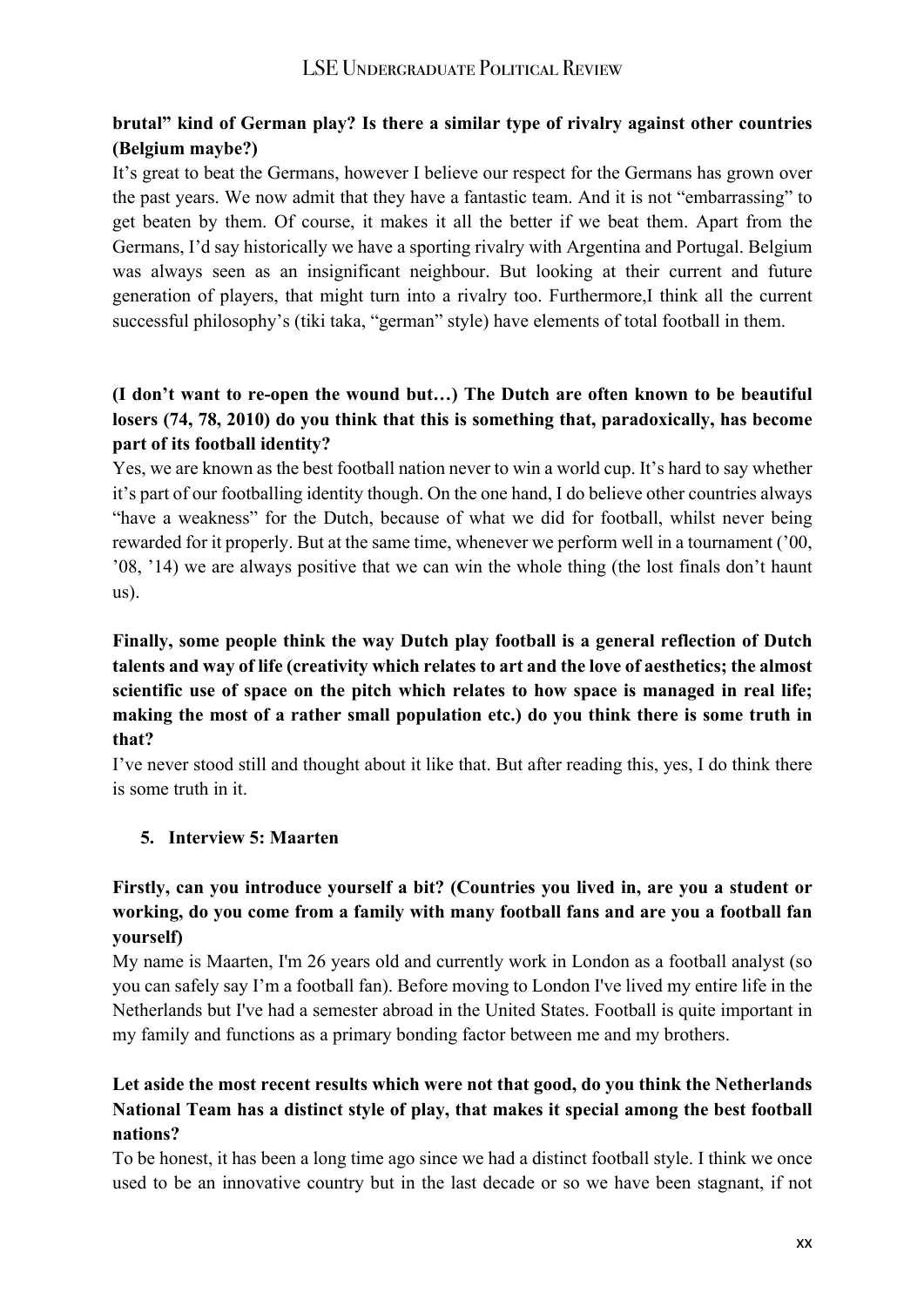declining. When I think of 'Dutch' football though, I think about creative, attacking and freeflowing football, but the national team has not showcased this in a very long time. Unfortunately, many other countries like Spain and Germany seem to have adopted many of these 'Dutch' principles and evolved them to the next level.

**Is there a distinct type of Dutch player? (In my imagination it would be a talented, technical player who loves aesthetics as much as the result and is also very self-confident, typically Cruyff but also more recently Robben or Sneijder, what do you think of that?) Do you See Cruyff as a national hero or at least (when he was alive) a great ambassador for Dutch football and the Netherlands in General?**

I think there is some sort of typical Dutch player we like to see and the words you use seem to describe that well. I would also like to add though that they need great football intelligence and read the game well (a word we use is 'gogme'). For me, another example of such a player is Dennis Bergkamp.

Yes Johan Cruijff is most definitely a national hero to me and is probably one of the greatest football minds the world will ever know.

## **Is football part of your identity as a Dutch person? Do you think it is part of Dutch people's identity in general? Is total football something you are proud of and of which Dutch people are generally proud?**

To me it is definitely part of my national identity. Although it's probably not the case for everyone, many people enjoy the atmosphere during Euro Cups and World Cups and many streets are decorated with orange things for the summer.

Also as a football fan I am very proud of our football history as a nation and that we introduced total football as a style of play that is essentially still used by top teams. I think other football fans are equally proud of that, but more casual fans probably not so much.

## **Were you born in 1974 when the mythical total football team reached the World Cup Final? If yes, is it a memory you try to transmit to generations that were not born at the time? If not, were you told the story of this team (relatives, books, newspapers etc.)? Is it something still very present in the collective imagination of Dutch people?**

I was born after this final, but I have been told stories and seen many clips of this legendary tournament. This team is a huge part of our national football identity and probably the best team we will ever field. It has also contributed a great deal to our rivalry with Germany and the idea that we care more about aesthetics than actually winning trophies.

## **In your experience, when you meet someone from another country, does it happen often that he or she relates your nationality to football? To be clearer, does it happen often that football, great Dutch players, coaches, or teams are something that foreign people quickly think about and refer to when they think about the Netherlands?**

When speaking to other men from a footballing nation this happens quite often. Depending on their age they might bring up great players from the 70's, 80's, 90's and more recently players like Van Persie and Robben.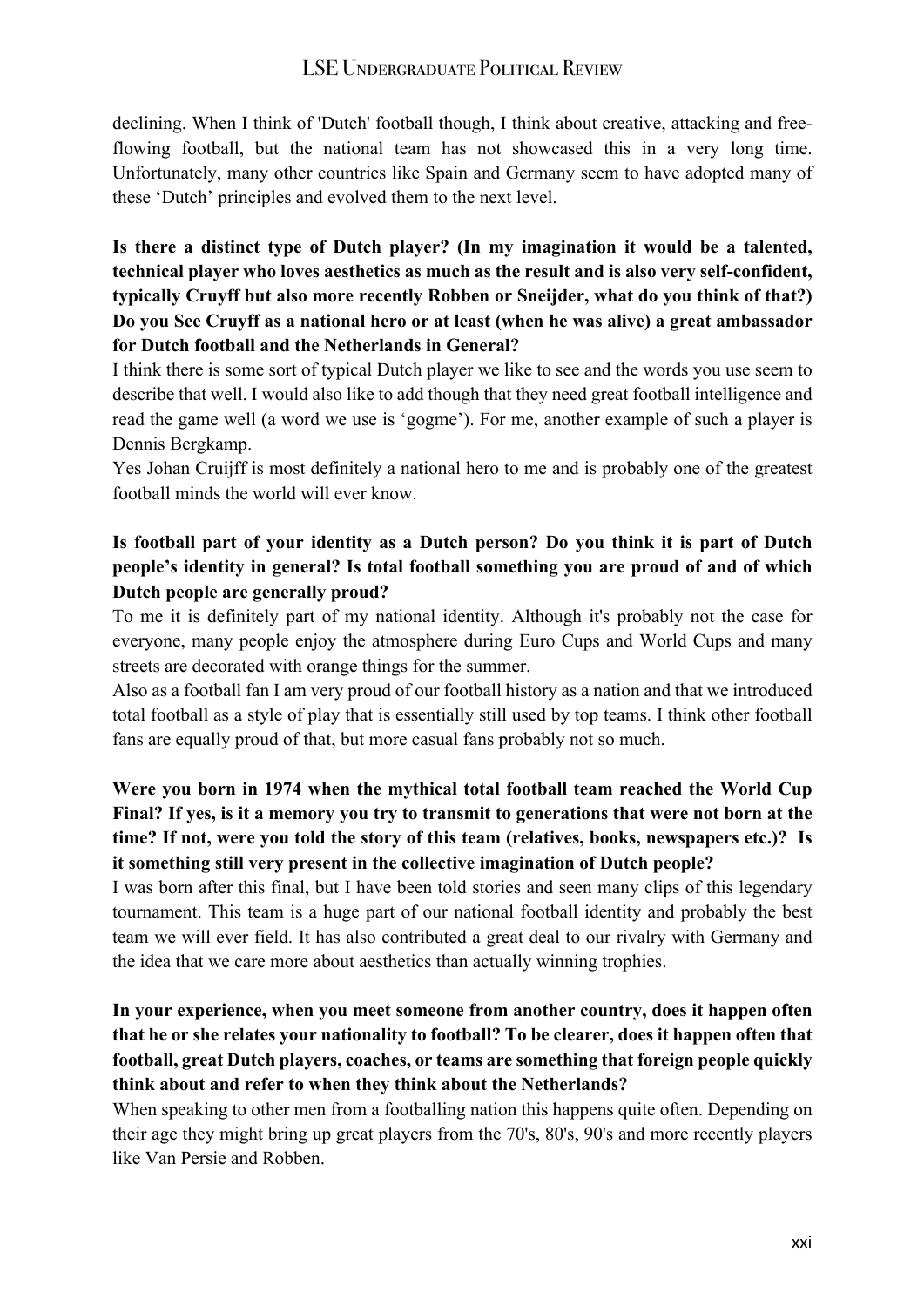On a more negative note, in the summers after the world cups in 2006 and 2010 we would be reminded about the dirty style and the loss of the final.

## **Do you like beating the Germans more than any other nations? Do you think the Dutch style of football is also constructed in opposition to the more "mechanic efficient and brutal" kind of German play? Is there a similar type of rivalry against other countries (Belgium maybe?)**

Yes. without a doubt! Beating Germany in an important game is the best.

Maybe in the past that was the case, but by now Germany has had such an incredible technical and tactical development that they can combine that on top of their great mental approach.

The rivalry with Germany will always be the biggest I think because they're our big neighbor, and it's still a sore spot in our football history to lose that final.

Belgium is also a rival, but not at all in the same way. I think in general that the Netherlands looks down upon Belgium a bit, and this is also the case in football. In recent years they arguably have a better team than we do, so it increases the importance of the game a bit, but historically they've not had as many good teams as we have.

## **(I don't want to re-open the wound but…) The Dutch are often known to be beautiful losers (74, 78, 2010) do you think that this is something that, paradoxically, has become part of its football identity?**

sad to say it but you're probably right. Although I would like to contest the fact that we were beautiful losers in 2010. we had a pretty negative approach in that tournament and heavily relied on van bommel and de jong as a defensive and ruthless block in midfield. regardless, I think we're known to want to play the game a certain way to provide entertainment, even if it comes at a cost of winning. Obviously it's a shame we haven't won it, but as such a small country I can take pride in the fact that we regularly punch above our weight on the international level due to our approach.

## **Finally, some people think the way Dutch play football is a general reflection of Dutch talents and way of life (creativity which relates to art and the love of aesthetics; the almost scientific use of space on the pitch which relates to how space is managed in real life; making the most of a rather small population etc.) do you think there is some truth in that?**

yes and no. The way we manage space as a people probably has had some effect on our football, but it probably has more to do with the fact that as kids you learn to play on small streets where you need great technical ability to cope. When it comes to aesthetics I'm not sure if it's necessarily part of our overall culture. I think Dutch are generally very pragmatic, but this isn't necessarily reflected in our football. We are generally quite open minded though and try to foster creative and independent thinking from a young age so this I can see in our style of play.

#### **6. Interview 6: Michiel**

### **Firstly, can you introduce yourself a bit? (Countries you lived in, what do you study, do you come from a family with many football fans)**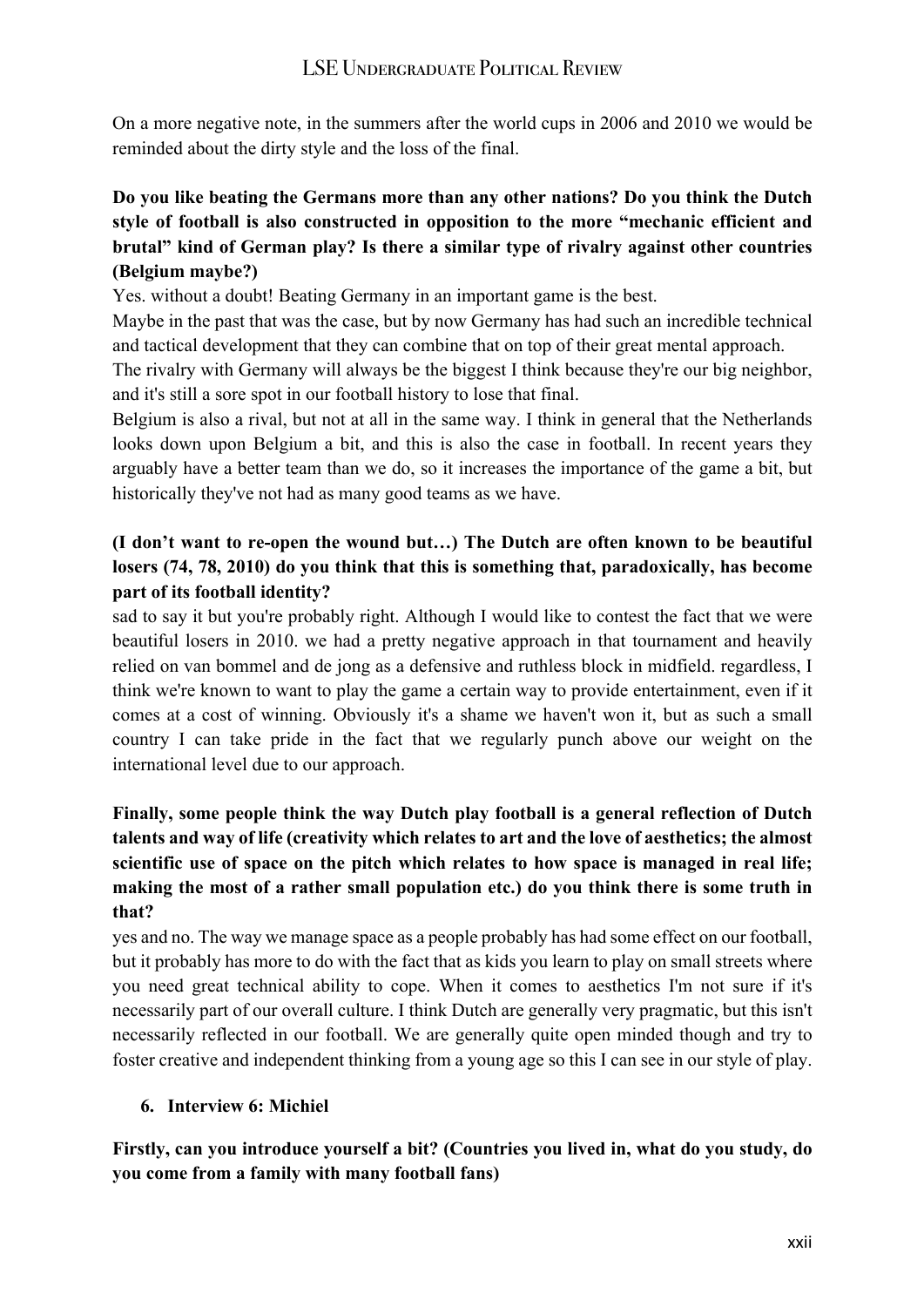Football fan, I watch, interested, club teams and national team.

#### **Let aside the most recent results which were not that good, do you think the Netherlands National Team has a distinct style of play, that makes it special among the best football nations?**

Yes sometimes, it likes to think it. Drawing on reputation from 70's, total football etc. Does not always live up to that, to its reputation of being spectacular and entertaining football. Traditional view.

**Is there a distinct type of Dutch player? (In my imagination it would be a talented, technical player who loves aesthetics as much as the result and is also very self-confident, typically Cruyff but also more recently Robben or Sneijder, what do you think of that?) Do you See Cruyff as a national hero or at least (when he was alive) a great ambassador for Dutch football and the Netherlands in General?**

Association that people have yeah, exists to one extent but not always true, technically gifted players exist, not very tough, Berkamp type of players typically, technically gifted but vulnerable to body check. But very differenty types of players, more robust too.

## **Is football part of your identity as a Dutch person? Do you think it is part of Dutch people's identity in general? Is total football something you are proud of and of which Dutch people are generally proud?**

I think it is to quite a large extent. Some are completely uninterested in football but when national team plays, especially big tournmaannent, many people watch. Big divide between extremely interested in national team and those interested in club football. I don't really get the pride thing but certainly people are proud of it. Cruijj died, all over the news all over the world, in the Netherlands, they showed how much this was covered around the world, small country, so need attention.

## **Were you told the stories of the mythical teams and players of 1974 and 1988? Is it something you know well despite not being born at that time? Is it something still very present in the collective imagination of Dutch people?**

Yes very present. Part of your education I suppose. No escaping this.

### **In your experience, when you meet someone from another country, does it happen often that he or she relates your nationality to football? To be clearer, does it happen often that football, great Dutch players, coaches, or teams are something that foreign people quickly think about and refer to when they think about the Netherlands?**

Yeah, pretty often, not always national team, but players (Berkamp, Overmars here for Arsenal). Hardly ever woman.

**Do you like beating the Germans more than any other nations? Do you think the Dutch style of football is also constructed in opposition to the more "mechanic efficient and brutal" kind of German play? Is there a similar type of rivalry against other countries (Belgium maybe?)**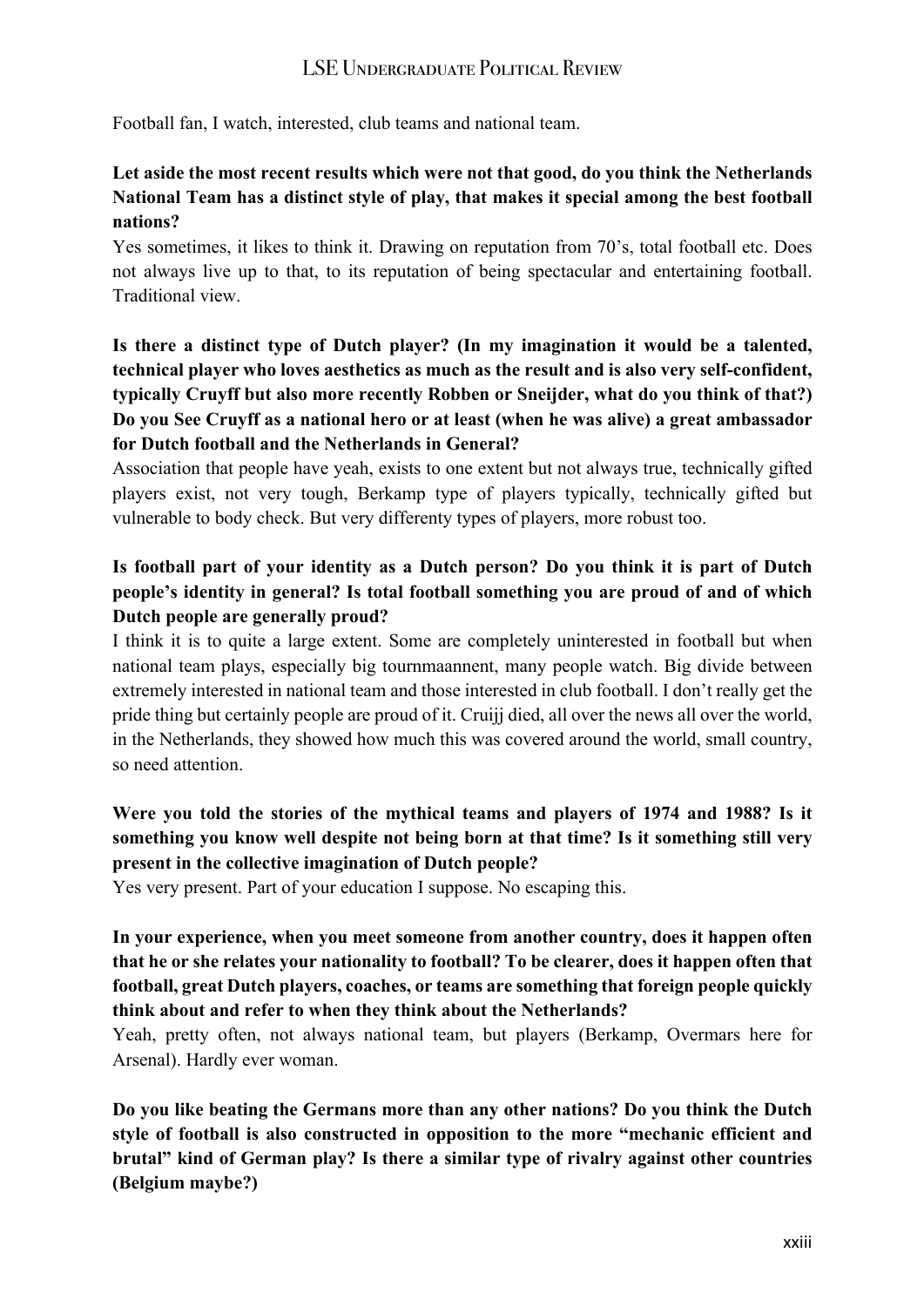Absolutely, I don't think the Germans feel the same way, we have the big brother complex, particularly satisfying for Dutch people, does not happen nearly enough. Style opposition. Rivalry with Belgium too, but in a strange way more acceptable to lose against Germany, humiliating Beligum.

#### **(I don't want to re-open the wound but…) The Dutch are often known to be beautiful losers (74, 78, 2010) do you think that this is something that, paradoxically, has become part of its football identity?**

In those terms, they would not like it very much, but there is definitely frustration we never won the WC the three times we went to the final. Nostalgia and celebration of 1988.

**Finally, some people think the way Dutch play football is a general reflection of Dutch talents and way of life (creativity which relates to art and the love of aesthetics; the almost scientific use of space on the pitch which relates to how space is managed in real life; making the most of a rather small population etc.) do you think there is some truth in that**?

Certainly true that people tend to think that, don't know if that's true. We certainly can make an analogy, we don't have lots of space and people but use them effectively, especially use of offside rule, mocked at the time, used in the 70's effectively, Dutch almost started it.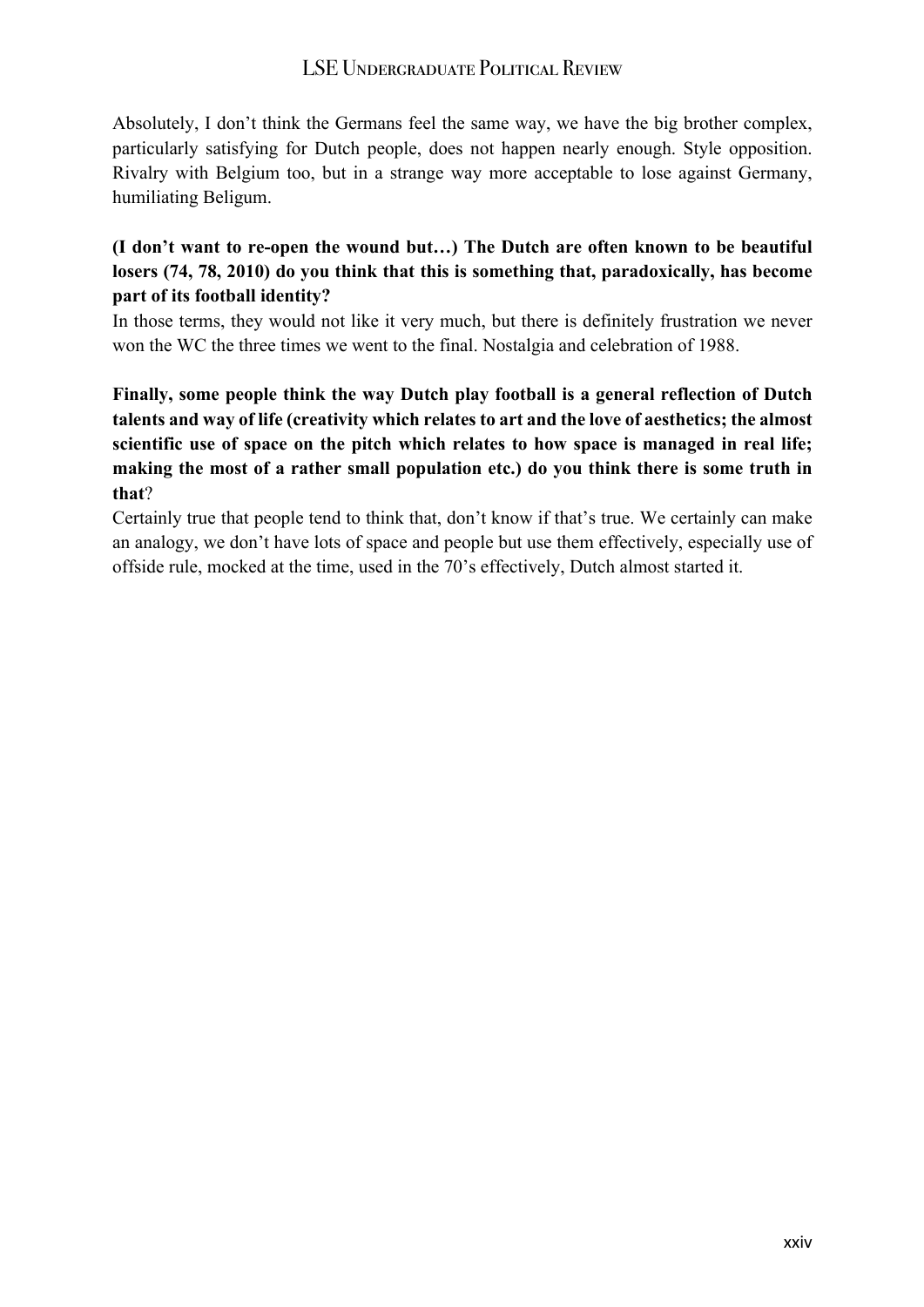## Brexit, Agenda Setting and Framing of Immigration in the Media: The Case of the *Daily Mail Deborah Sogelola*

#### **A**

#### **1. Content analysis time frames**

| Period              | Code           | Chosen time frame in this period (2016)   |
|---------------------|----------------|-------------------------------------------|
| Before the Campaign | B <sub>1</sub> | April $5^{\text{th}} - 10^{\text{th}}$    |
| Campaign Period 1   | C <sub>1</sub> | April $15^{th}$ to $20^{th}$              |
| Campaign Period 2   | C <sub>2</sub> | May $10^{th}$ to $15^{th}$                |
| Campaign Period 3   | C <sub>3</sub> | June $10^{\text{th}}$ to $15^{\text{th}}$ |

#### **2. Articles analysed in period C3 framing analysis**

Adams, S. (2016, April 17). 72% of struck off doctors are from overseas: Cases include an Indian GP who ran an immigration scam and a Malaysian medic who secretly filmed female patients . Retrieved October 05, 2017, from http://www.dailymail.co.uk/news/article-3543899/72-struck-NHS-doctors-overseascases-include-Indian-GP-ran-immigration-scam-Malaysian-medic-secretly-filmedfemale-patients.html

- Dathan, M. (2016, June 10). Revealed: Migrants try to sneak into Britain at a rate of one every six minutes, official figures show. Retrieved April 06, 2017, from http://www.dailymail.co.uk/news/article-3634930/Migrants-try-sneak-Britain-rate-onesix-minutes-official-figures-show.html
- Dathan Political Correspondent For Mailonline, M. (2016, June 12). Secret plan to open our borders to 1.5m Turks: British diplomats admit it would be a 'risk' but tell ministers the move would be a 'symbolic gesture to Turkey'. Retrieved October 05, 2017, from http://www.dailymail.co.uk/news/article-3637523/Secret-plan-open-borders-1-5m-Turks-British-diplomats-admit-risk-tell-ministers-symbolic-gesture-Turkey.html
- Harding, E. (2016, April 19). Thousands of children miss out on a place at all their chosen primary schools: Up to a tenth in some areas did not receive a spot. Retrieved April 06, 2017, from http://www.dailymail.co.uk/news/article-3546800/Thousands-miss-placechosen-primary-schools-tenth-areas-did-not-receive-spot.html
- Pendlebury, R. (2016, June 10). Greediest snouts in the EU trough: Not sure how to vote? Read about the stinking wealth and hypocrisy of those Brussels fat cats the Kinnocks and it may help you decide. Retrieved April 06, 2017, from http://www.dailymail.co.uk/news/article-3636143/Greediest-snouts-EU-trough-Not-surevote-Read-stinking-wealth-hypocrisy-Brussels-fat-cats-Kinnocks-help-decide.html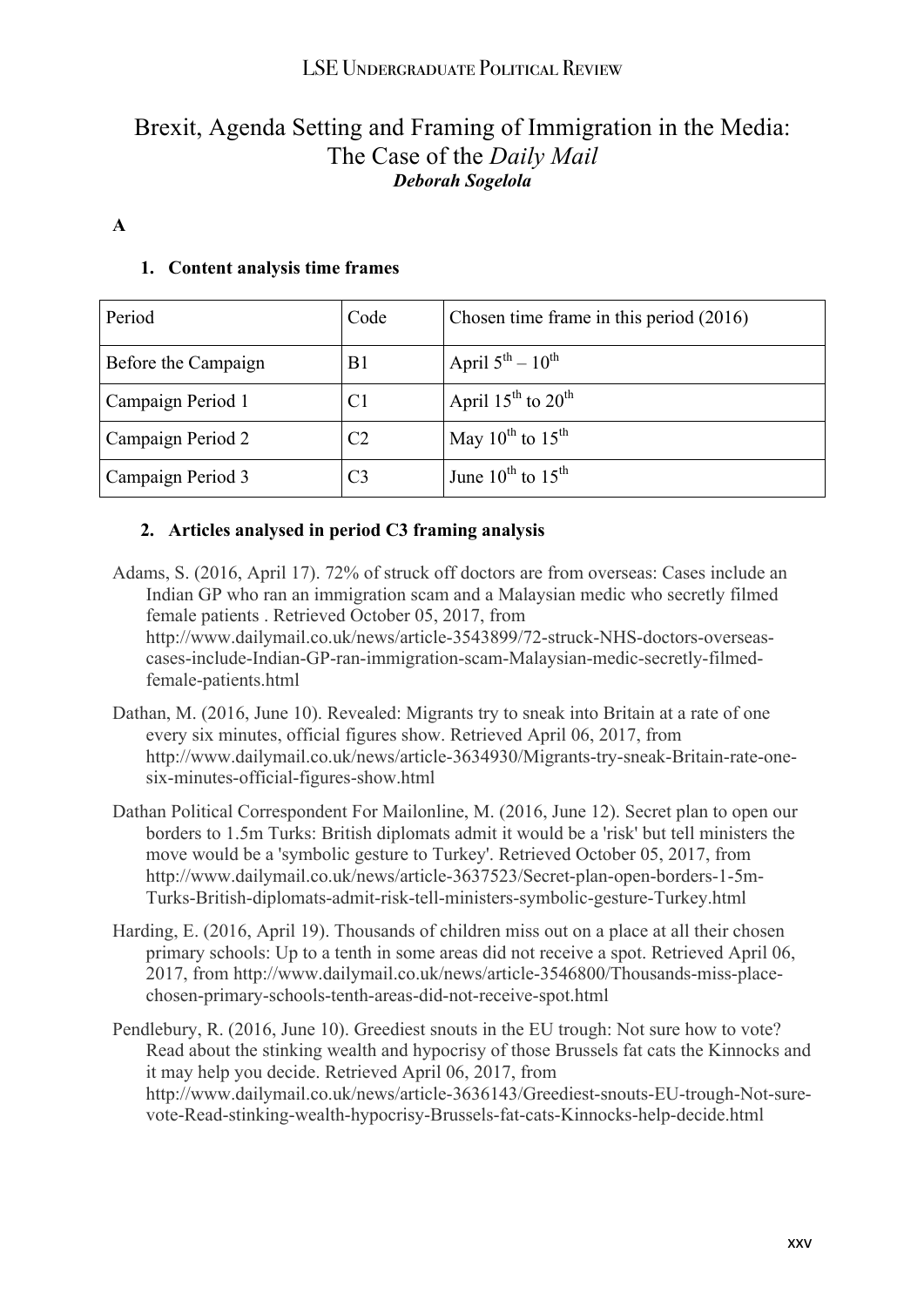- Sculthorpe, T. (2016, April 21). Britain will take 3,000 MORE refugees from the Middle East as ministers admit previous promises did not go far enough. Retrieved April 06, 2017, from
- http://www.dailymail.co.uk/news/article-3551641/Britain-3-000-refugees-Middle-Eastministers-admit-previous-promises-did-not-far-enough.html
- Sculthorpe, T. (2016, June 14). Nice try! Labour grandee Alan Johnson urges voters to stay IN the EU because it would HELP control immigration. Retrieved October 05, 2017, from http://www.dailymail.co.uk/news/article-3640641/Nice-try-Labour-grandee-Alan-Johnson-urges-voters-stay-HELP-control-immigration.html
- Slack, J. (2016, April 06). 'Staggering' number of European jihadis: EU's own border agency admits terrorists are exploiting refugee crisis and lax controls - but has no idea how many illegal immigrants there are. Retrieved April 06, 2017, from http://www.dailymail.co.uk/news/article-3525279/Mass-migration-allowing-terroristspour-Europe-EU-s-border-agency-admits-s-revealed-false-documents-not-facingthorough-checks.html
- Slack , J. (2016, June 10). 'It's a sham': IDS says the chances of kicking out jobless migrants after six months were 'close to zero' – and claims Cameron KNOWS it . Retrieved October 05, 2017, from http://www.dailymail.co.uk/news/article-3634347/It-s-sham-IDS-says-chances-kicking-jobless-migrants-six-months-close-zero-claims-Cameron-KNOWS-it.html
- Stevens, J. (2016, April 20). We DO meddle too much, says EU boss: Juncker finally tells the truth on bloated Brussels and admits many laws should have been left to national governments. Retrieved April 06, 2017, from http://www.dailymail.co.uk/news/article3547897/EU-lost-attractiveness-interferespeople-s-lives-admits-Brussels-chief.html